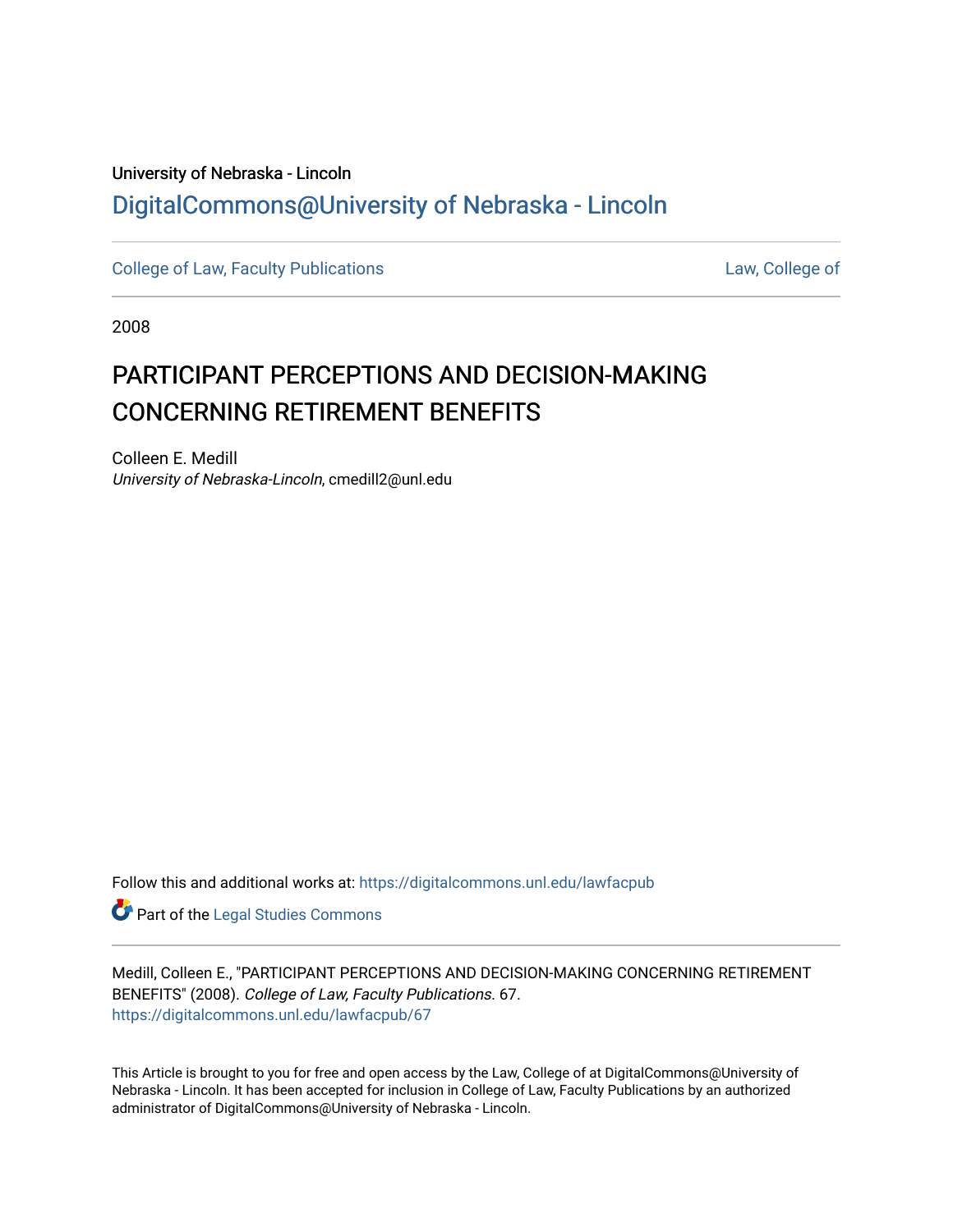# **PARTICIPANT PERCEPTIONS AND DECISION-MAKING CONCERNING RETIREMENT BENEFITS**

Colleen E. Medill\*

CRR WP 2008-9 Released: February 2008 Draft Submitted: January 2008

Center for Retirement Research at Boston College Hovey House 140 Commonwealth Avenue Chestnut Hill, MA 02467 Tel: 617-552-1762 Fax: 617-552-0191 http://www.bc.edu/crr

\* Colleen E. Medill is a professor at the University of Nebraska College of Law. The research reported herein was performed pursuant to a grant from the U.S. Social Security Administration (SSA) funded as part of the Retirement Research Consortium. The opinions and conclusions expressed are solely those of the author and should not be construed as representing the opinions or policy of SSA, any agency of the Federal Government, the University of Nebraska, or Boston College. Additional funding for this project was provided by the University of Nebraska-Lincoln College of Law.

© 2008, by Colleen E. Medill. All rights reserved. Short sections of text, not to exceed two paragraphs, may be quoted without explicit permission provided that full credit, including © notice, is given to the source.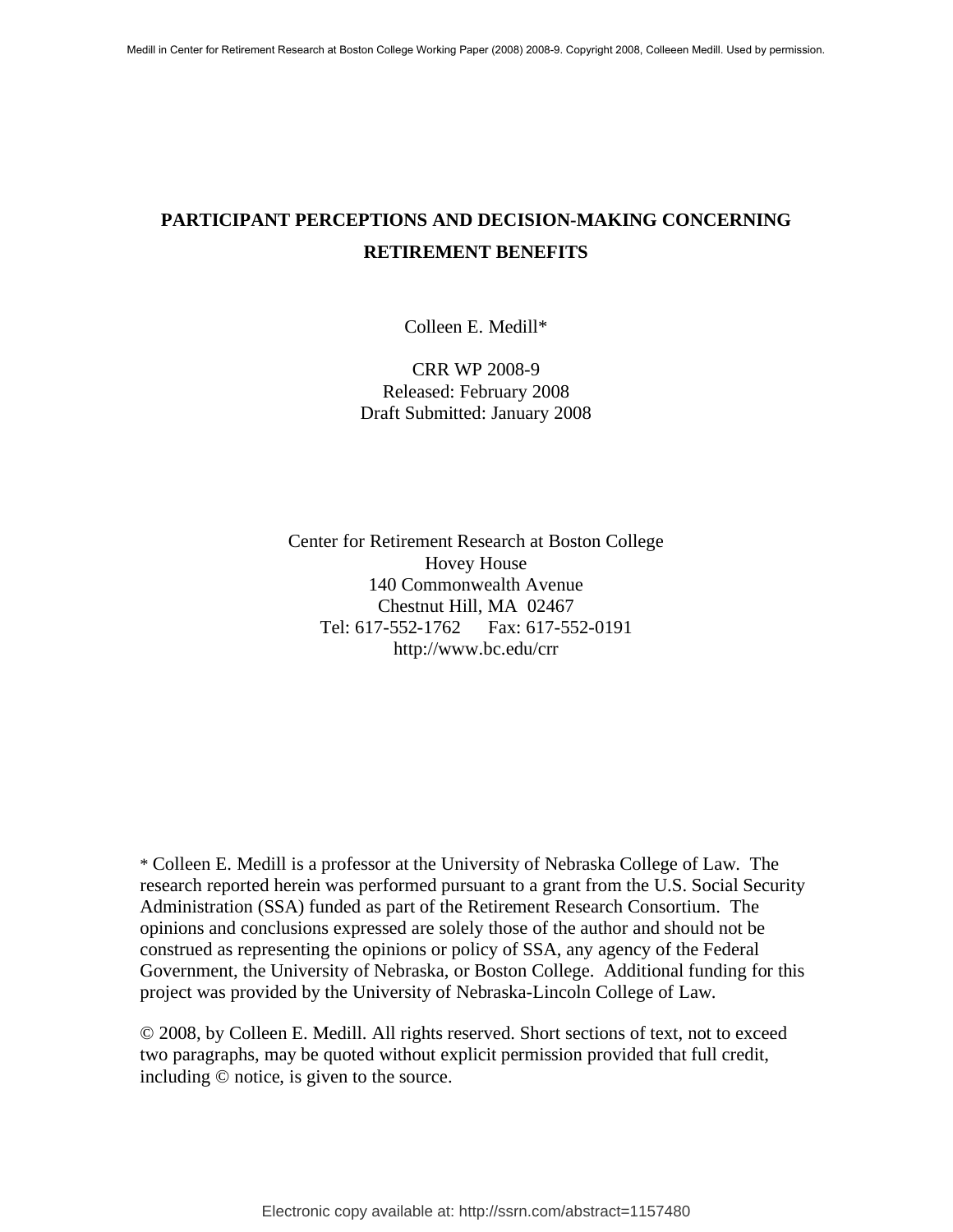### *About the Center for Retirement Research*

The *Center for Retirement Research at Boston College*, part of a consortium that includes parallel centers at the University of Michigan and the National Bureau of Economic Research, was established in 1998 through a grant from the Social Security Administration. The Center's mission is to produce first-class research and forge a strong link between the academic community and decision makers in the public and private sectors around an issue of critical importance to the nation's future. To achieve this mission, the Center sponsors a wide variety of research projects, transmits new findings to a broad audience, trains new scholars, and broadens access to valuable data sources.

#### **Center for Retirement Research at Boston College**

Hovey House 140 Commonwealth Avenue Chestnut Hill, MA 02467 phone: 617-552-1762 fax: 617-552-0191 e-mail: crr@bc.edu www.bc.edu/crr

*Affiliated Institutions:*  American Enterprise Institute The Brookings Institution Center for Strategic and International Studies Massachusetts Institute of Technology Syracuse University Urban Institute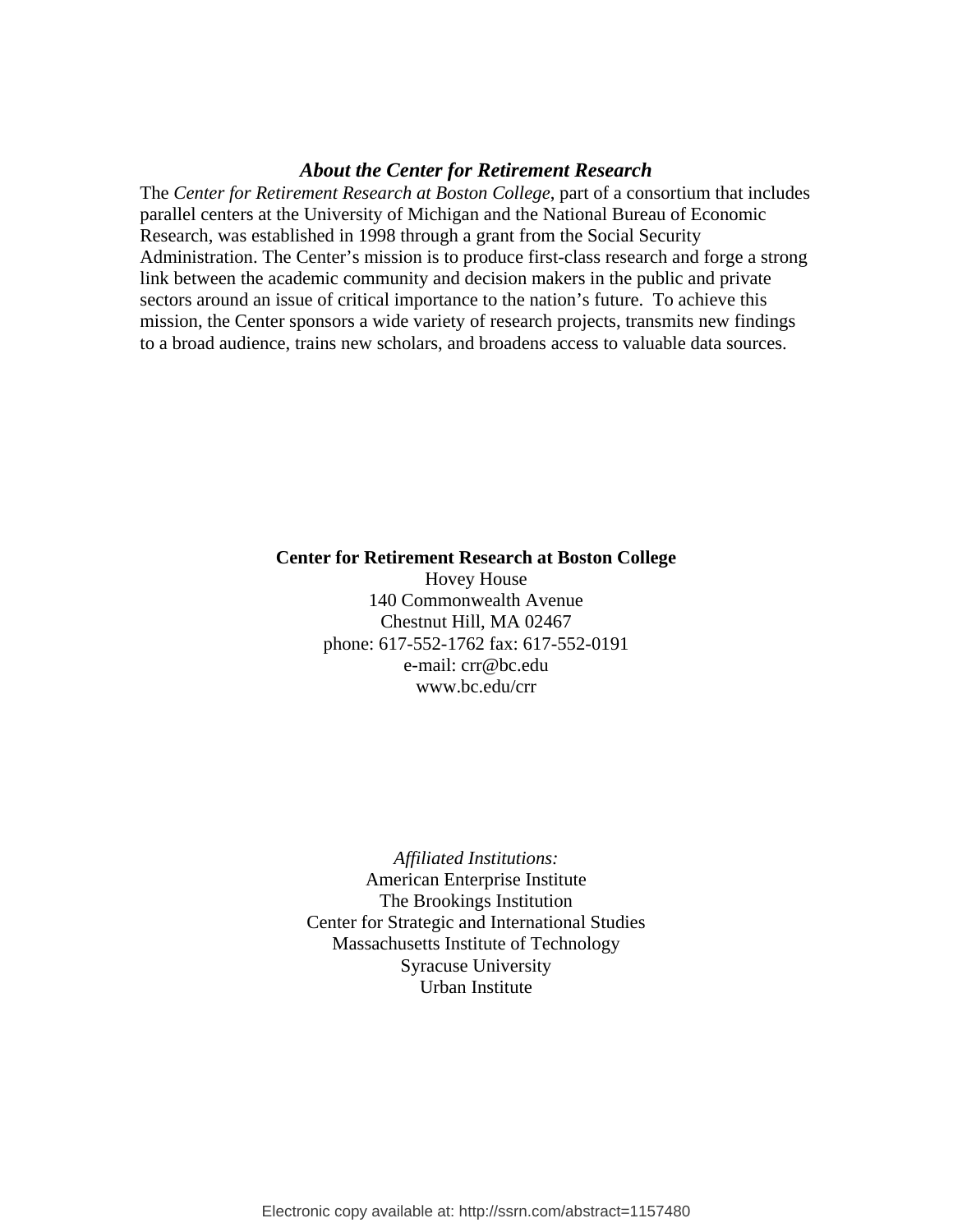#### **Abstract**

From 1964 until 2002, the State of Nebraska sponsored a defined contribution plan for its employees. During this period, the plan was unique among state pension plans because it was an individual account-type plan that offered participants the choice of a lump sum or annuity distribution upon retirement. Such a choice presents the opportunity to learn more about how individuals perceive financial risks and weigh various factors when deciding how to access their retirement benefits. This study reports the results of a new survey of Nebraska state workers who retired or terminated employment in 1997. The results offer a perspective on how individuals perceive their decisions 10 years later. The findings reveal three general themes. First, retirees tended to underestimate the financial risks associated with uninsured health care expenses. Sixty-five percent of retiree respondents said that they had initially underestimated such risk. Second, federal policies may influence the distribution decision. For example, many respondents cited tax penalties on lump sum distributions as a major factor in their decision, which is consistent with a high percentage choosing a non-taxable direct rollover distribution. Finally, the results provide a basis for cautious optimism that retirees will be able to successfully manage a present value sum distribution during retirement. Over 90 percent of retiree respondents reported that they were able to cover their living expenses 10 years after their retirement.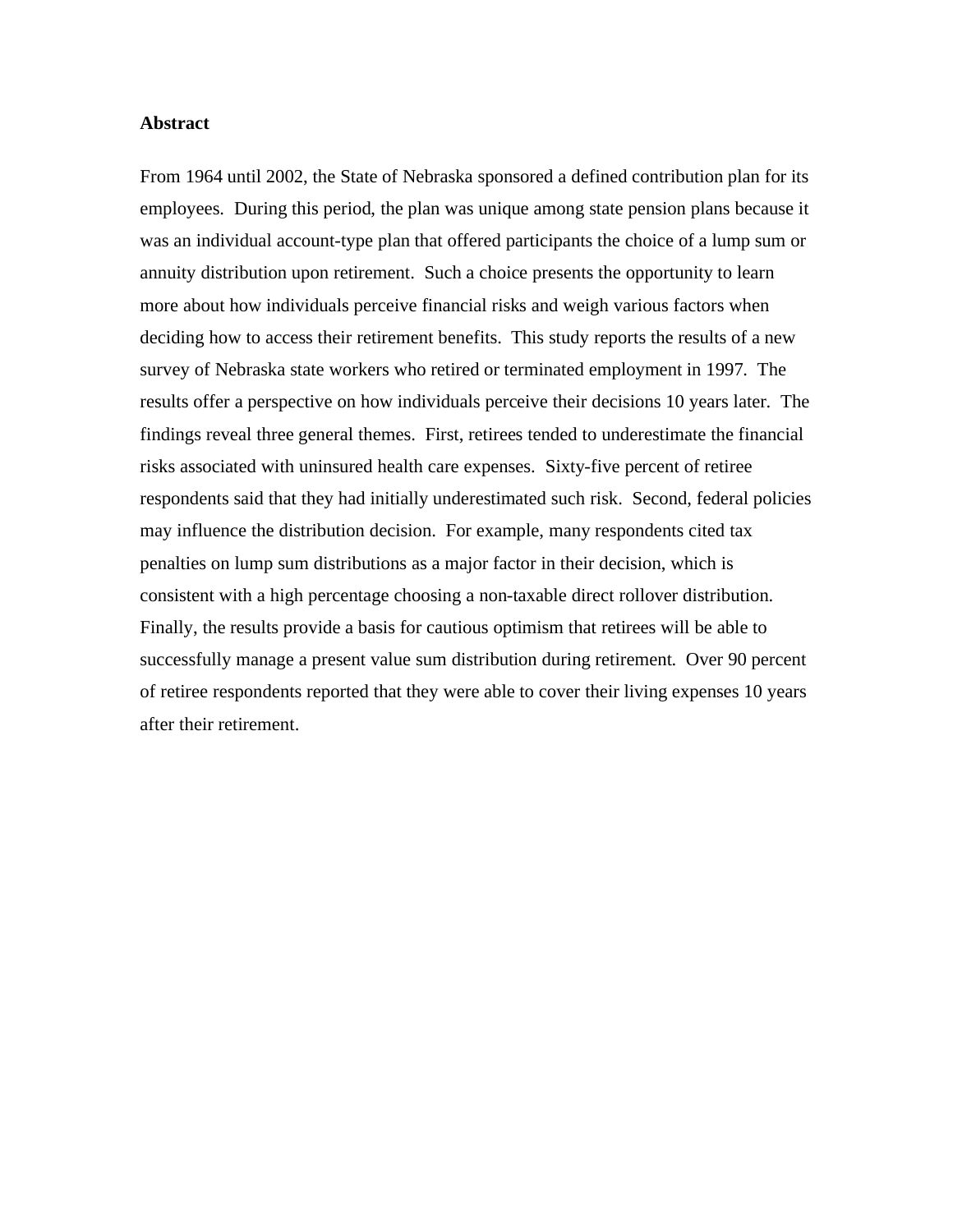#### **1. Introduction**

 $\overline{a}$ 

 From 1964 until 2002, the State of Nebraska sponsored a defined contribution plan (the "State Employees Plan") for employees of state government.<sup>1</sup> During this period, the State Employees Plan was unique among state government-sponsored public pension plans because it was an individual account-type plan that offered participants the choice of a present value sum<sup>1</sup> or an annuity form of distribution for their vested account balances.

Such a choice presents the opportunity to learn more about how individuals perceive various types of financial risks and weigh various motivational factors when deciding whether to choose a present value sum or an annuity for the distribution of their retirement benefits (the "distribution decision"). This study focused on participants in the State Employees Plan who either retired or terminated employment in 1997 and who were eligible at that time to receive a distribution of their retirement benefits (collectively, the "1997 Population"). The study was conducted as a mail survey to collect individual-level data concerning how members of the 1997 Population assessed longevity, inflation, investment and health shock risks and the factors that motivated their distribution decisions in 1997. The survey further collected individual-level demographic data, including data on financial literacy and efforts at retirement planning, and data concerning the investment and consumption experiences of the members of the 1997 Population for the ten-year period following the distribution decision.

 $<sup>1</sup>$  The State Employees Plan covers all permanent employees of the State of Nebraska who have completed</sup> twelve consecutive months of service except: (1) state judges; (2) state patrol officers; (3) Nebraska Department of Education employees who participate in the state's School Employees Retirement Plan; (4) employees of the University of Nebraska, state colleges, and community colleges; and (5) other miscellaneous categories of workers. These state employees also are eligible to make additional voluntary contributions on a pre-tax basis to another defined contribution plan sponsored under Section 457 of the Internal Revenue Code.

The State Employees Plan was converted to a cash balance (defined benefit) plan on April 18, 2002. Participants in the State Employees Plan today continue to have the option of choosing between a present value sum or an annuity form of distribution of vested benefits.

 $<sup>1</sup>$  As used in this paper, the term "present value sum" refers collectively to taxable lump sum distributions</sup> and nontaxable direct rollover distributions. When the data is analyzed using these subcategories, the terms "lump sum" and "direct rollover" are used to distinguish between the two types of distributions of a present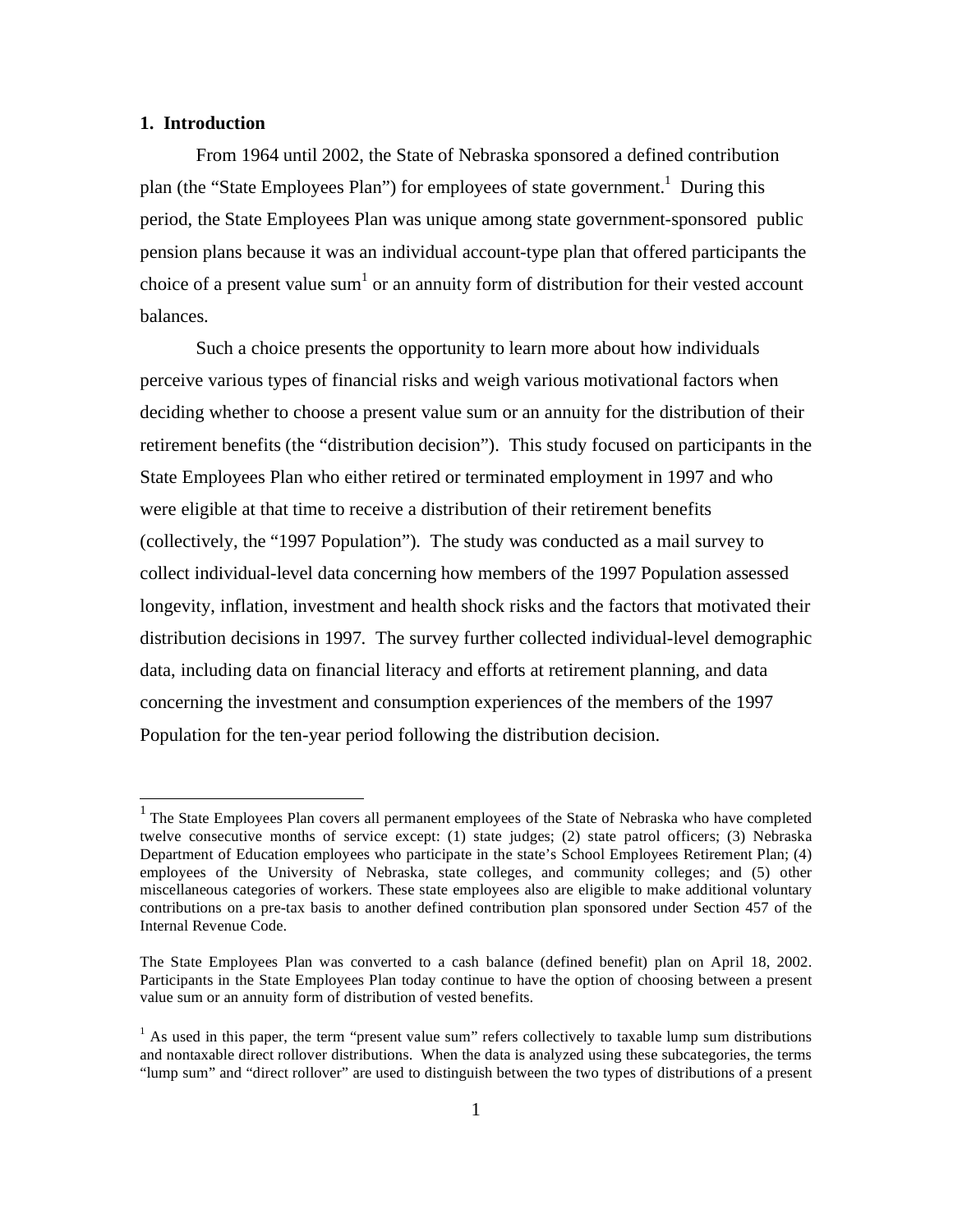#### **2. Background**

 A substantial body of scholarly literature addresses how a rational actor would perceive and make optimal decisions concerning longevity, inflation, investment and health shock risks in managing retirement wealth. A critical decision point occurs when the individual must decide whether to elect a distribution of retirement benefits in the form of a present value sum or an annuity. For individuals who elect to receive a present value sum, there is an ongoing series of decisions concerning the investment and consumption of retirement assets. Factors suggested by the literature as possibly influencing the distribution decision include: other sources of retirement income (e.g., Social Security benefits and personal savings); competing desires for immediate consumption of retirement wealth and inter-generational wealth transfer; overestimates of future rates of investment return; underestimates of longevity, inflation, stock market volatility and health shock risks; and the undervaluing of annuities (Scott, Watson and Hu 2007; Hu and Scott 2007; Horneff et al. 2006; Coile and Milligan 2006; Rohwedder and Van Soest 2006; Van Soest and Kapetyn 2006; Munnell and Sundén 2004; Dus, Maurer and Mitchell 2004).

 Using aggregate-level data, researchers have studied the transition from the retirement asset accumulation phase of the life cycle during an individual's working years to the consumption phase beginning with the early retirement years. The results of these studies are mixed. Some retirees appear to maintain their pre-retirement wealth and consumption levels while others experience a sharp decline in wealth and consumption levels shortly after retirement begins (Copeland 2007; Hurd and Rohwedder 2006; Haveman et al. 2005). Researchers studying this sharp decline in consumption immediately following retirement – a phenomenon known as the retirement-consumption puzzle – have suggested multiple theories to explain both the retirement-consumption puzzle and the divergent outcomes produced by aggregate-level data research (Hurd and Rohwedder 2006). Although Hurd and Rehwedder found that some individuals may be reducing consumption in retirement by substituting increased leisure time for goods that are complements to leisure, they conclude that no single explanation can account for the

value sum.

 $\overline{a}$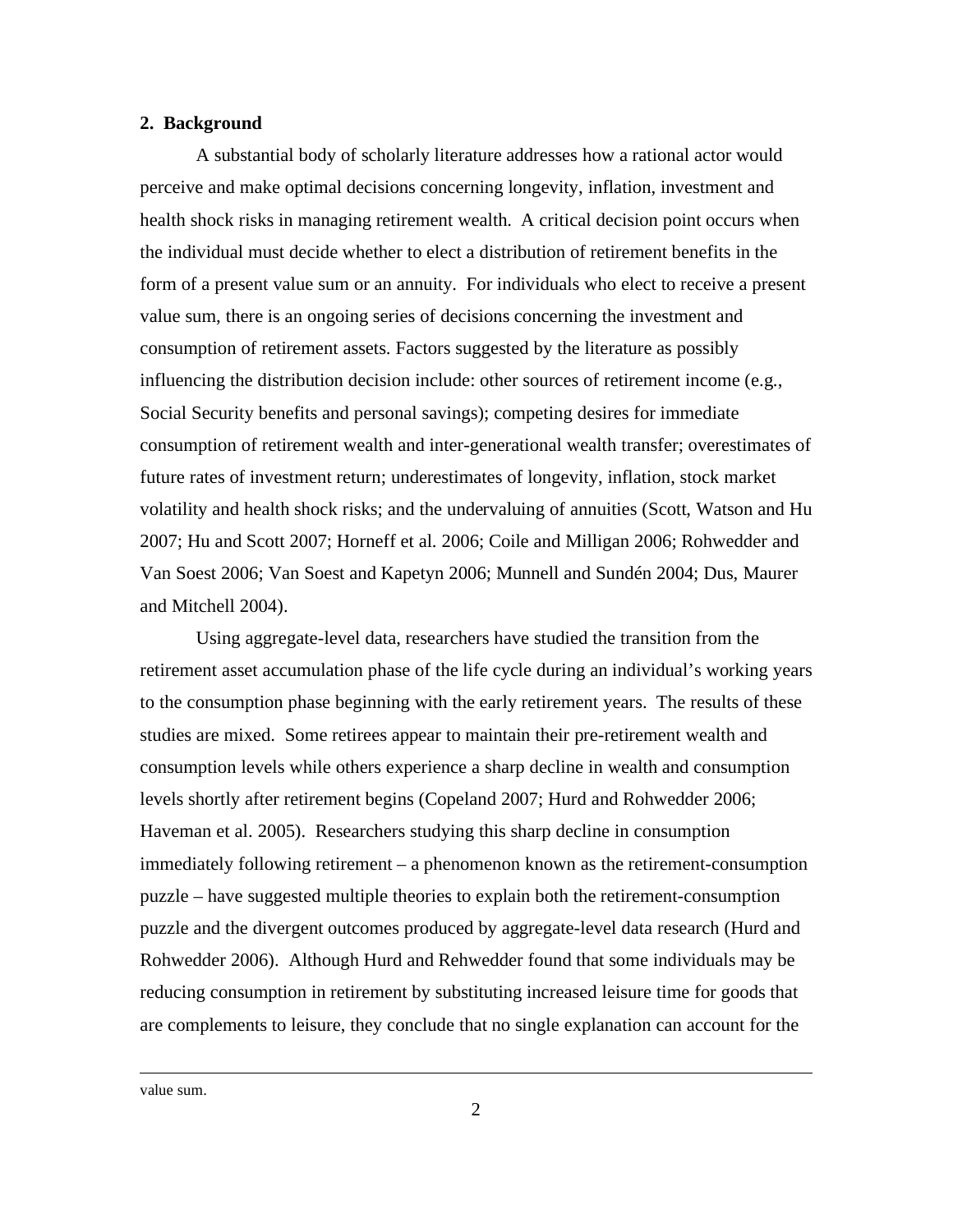decline in consumption at retirement. One partial explanation is that some individuals may have unknowingly or knowingly undersaved for retirement, but did not reduce consumption until forced to do so because of a decline in income upon entering retirement. This explanation is consistent with numerous research studies finding that between 20 and 50 percent of the population reaches retirement with insufficient financial resources (Rohwedder 2006). Another partial explanation is that some individuals experienced unexpected health problems that either forced an earlier than planned retirement, or experienced unanticipated high health care expenses in retirement (Rohwedder 2006).

These partial explanations suggest that a non-trivial percentage of individuals may suffer from sub-optimal planning for retirement. Research focusing on financial literacy, retirement planning, and retirement wealth has found that retirement planners, who tend to have higher levels of financial literacy, accumulate more retirement wealth (Lusardi and Mitchell 2006a; Lusardi and Mitchell 2006b). One variable common to both financial literacy and retirement planning is the accuracy with which individuals perceive various types of retirement financial risks. Another key variable in retirement planning is the individual's motivations for saving and planning. These motivations may be complementary to, or compete with, a desire for personal and/or spousal financial security during retirement.

Risk perceptions and motivations also play a potential role in understanding another retirement "puzzle" – why individuals undervalue annuities (Hu and Scott 2007; Horneff et al. 2006). For most workers who participate in a defined contribution plan, the only distribution option is a present value sum. Although in theory an individual voluntarily could use these funds to purchase an annuity, in practice very few individuals do so (Hu and Scott 2007; Davidoff et al. 2005; Dushi and Webb 2004; Brown et al. 2001). Research finding that retirees with less annuitized wealth consume more in the early retirement years than retirees with more annuitized retirement wealth raises the policy concern that future retirees (whose retirement benefits are increasingly likely to come solely from a defined contribution plan) may be at a higher risk of overconsuming and depleting their retirement plan assets before they die (Butrica and Mermin 2006).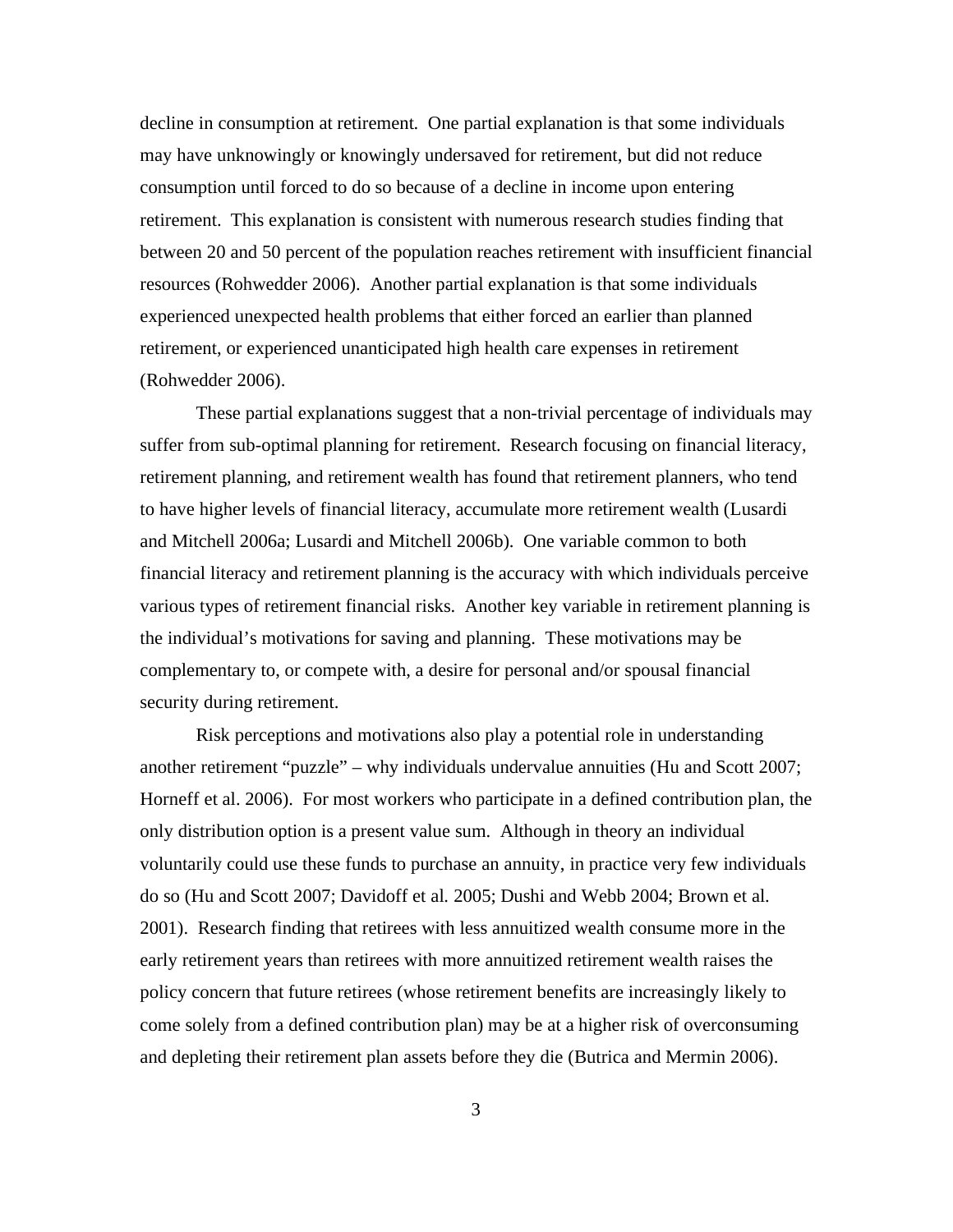#### **3. Survey Methodology**

The 1997 Population provided a unique opportunity to collect individual-level data on the risk perceptions and motivations that underlie the distribution decision. The researcher designed the mail survey as a twelve-page booklet consisting of six main topical sections with a total of 35 questions. The section topics, questions and answers are described in conjunction with the data results presented below. In tabulating the data, survey respondents were coded as either "workers" (age 61 or younger) or "retirees" (age 62 or older) at the time of the distribution decision in 1997. Distribution decisions were coded as either an annuity, a present value sum (further subcoded as either a taxable "lump sum" or a nontaxable "direct rollover"), or as "no distribution" for individuals who elected to keep their account balance invested with the State Employees Plan and did not take a distribution in 1997. Survey respondents also could indicate "other" for their form of distribution and give an open-ended explanation. All of the "other" responses were successfully recoded into one of the above categories based on the open-ended explanation.

The format of the survey instrument was designed by the Bureau of Sociological Research at the University of Nebraska-Lincoln ("BOSR") for use with computer software to electronically scan survey responses. The BOSR also provided the researcher with technical assistance in the wording of the survey questions and answers. Because Nebraska state confidentiality laws prohibited the disclosure of home address information directly to the researcher, the administrator for the State Employees Plan, the Nebraska Public Employees Retirement System ("NPERS"), provided the home address information of record as of 1997 for the 1997 Population directly to the Nebraska State Government Print Shop. The Print Shop then printed and mailed the surveys to the 1997 Population using the 1997 home address information. Surveys with outdated home addresses were returned by the U.S. Postal Service directly to the BOSR. The BOSR researched current home address information using the outdated address on the returned survey envelope and, when possible, remailed the survey materials to a current home address.

To the extent possible within the legal and budgetary constraints presented by the

4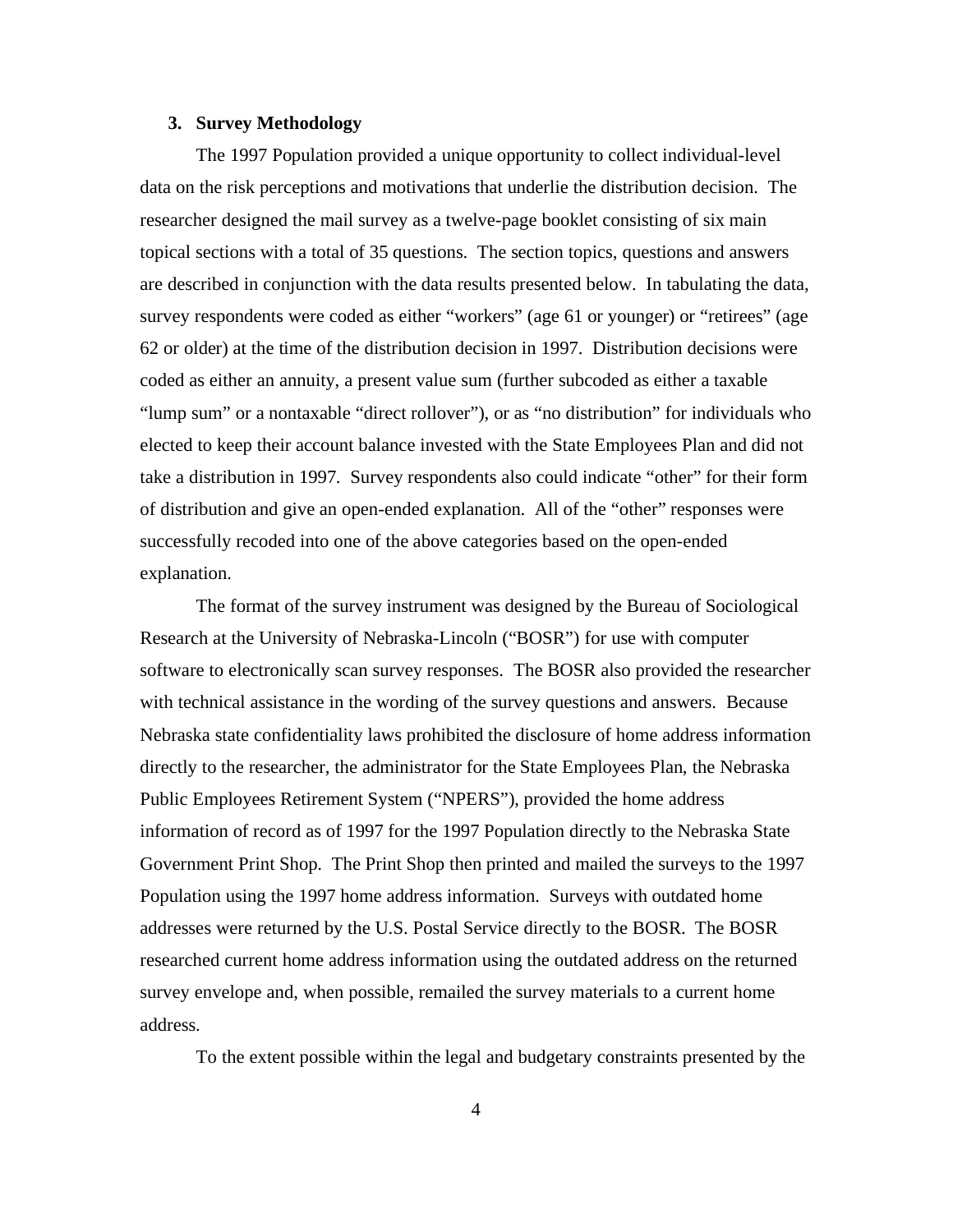project, the researcher used The Tailored Design Method of survey methodology to maximize the survey response rate (Dillman 2007). To pretest the survey instrument, the NPERS provided the researcher with the most current home telephone number of record as of 1997 for 50 individuals from the 1997 Population (the "Cognitive Interview List"). The researcher telephoned and conducted cognitive oral interviews with four individuals selected at random from the Cognitive Interview List using the draft survey instrument. Based on feedback from these cognitive telephone interviews, the researcher revised the survey instrument. The researcher next telephoned and received permission from six different randomly selected individuals from the Cognitive Interview List to mail the revised written test survey instrument to them. The researcher requested that each of these six individuals complete and return the revised written test survey instrument to the BOSR within two weeks' time. Four of these six individuals completed and returned the revised written test survey instrument within the two-week period. The researcher then conducted a brief cognitive telephone interview with each of these four individuals to assess the revised written test survey instrument in terms of content, clarity, and ease of response. Based on feedback from this second round of telephone cognitive interviews, the researcher made only slight modifications to the final survey instrument that was mailed to the 1997 Population. A copy of the final survey instrument may be downloaded from the BOSR Web site at http://bosr.unl.edu/npers.html. Final survey results will be posted at this Web site at a future date.

A total of 1,564 survey packets, consisting of: (1) the final survey instrument; (2) a cover letter with an informed consent notice; (3) a postage-paid return envelope; and (4) a postage-paid reply postcard for permission to contact the individual for participation in a possible future study were mailed on June 7, 2007. As of July 17, 2007, the BOSR had received 630 survey packets that were undeliverable due to outdated home address information from the initial mailing. In addition, 16 survey packets were returned to the BOSR because the addressee was deceased. Of the 630 undeliverable surveys, address information for 210 of the surveys was researched and these survey packets were resent on July 9, 2007. As of July 17, 2007, 82 valid completed surveys had been returned and scanned by the BOSR into the database using survey-reading software. The data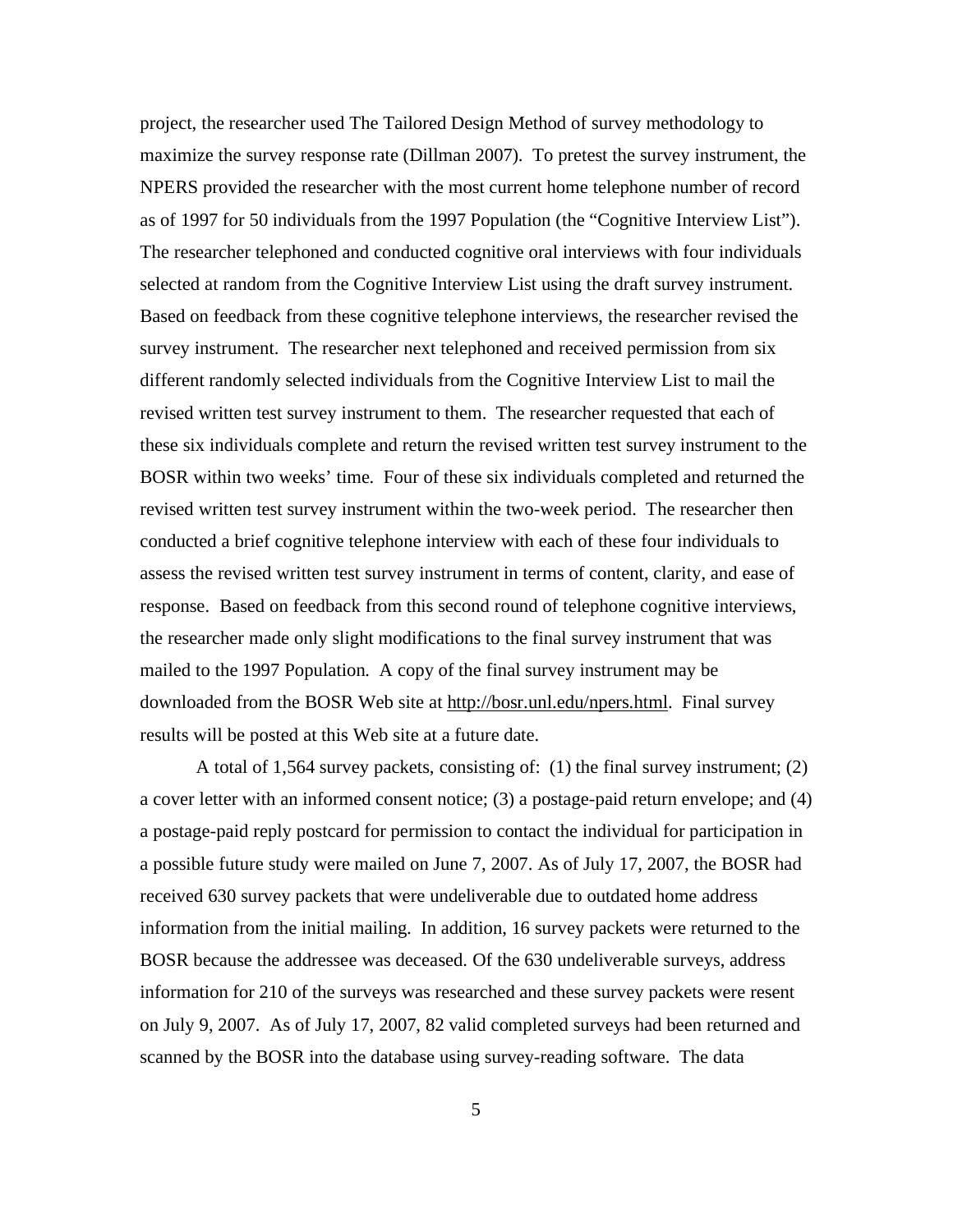presented below represent a survey response rate of 7 percent through July 17, 2007.<sup>2</sup>

The legal constraints requiring the NPERS to maintain the confidentiality of the names and home addresses of the 1997 Population limited the researcher's ability to utilize standard mail survey design features that may improve response rates, such as personalized follow-up contacts with nonrespondents (Dillman 2002; Moore and Tarnai 2002). Efforts to track and resend the remaining 420 undeliverable survey packets and add any subsequent completed and returned surveys to the data set are ongoing. Therefore, the data results presented below are preliminary.

The large number of remaining undeliverable surveys warrants caution in generalizing the results presented below to the experiences of the 1997 Population as a whole. In particular, the data collected to date may be biased by self-selection among the survey respondents. The preliminary data results are more likely to reflect the experiences of members of the 1997 Population who are more stable (have stayed at the same home address for the past ten years), more educated with higher cognitive abilities, and more interested in retirement financial planning issues (Knäuper et al. 1997).

#### **4. Preliminary Survey Results**

 $\overline{a}$ 

Table 1 compares the known characteristics of the 1997 Population with the survey respondents. Table 2 presents descriptive statistics for the survey respondents.

<sup>&</sup>lt;sup>2</sup> The survey response rate was calculated by subtracting from the 1,564 original mailed surveys the 420 remaining undeliverable surveys, untrackable returned surveys, surveys returned because the addressee was deceased, and surveys returned by respondents who indicated that they did not meet the criteria for membership in the 1997 Population (Moore and Tarnai 2002; Armstrong and Overton 1977). This resulted in a survey response rate of 7 percent (82/1117).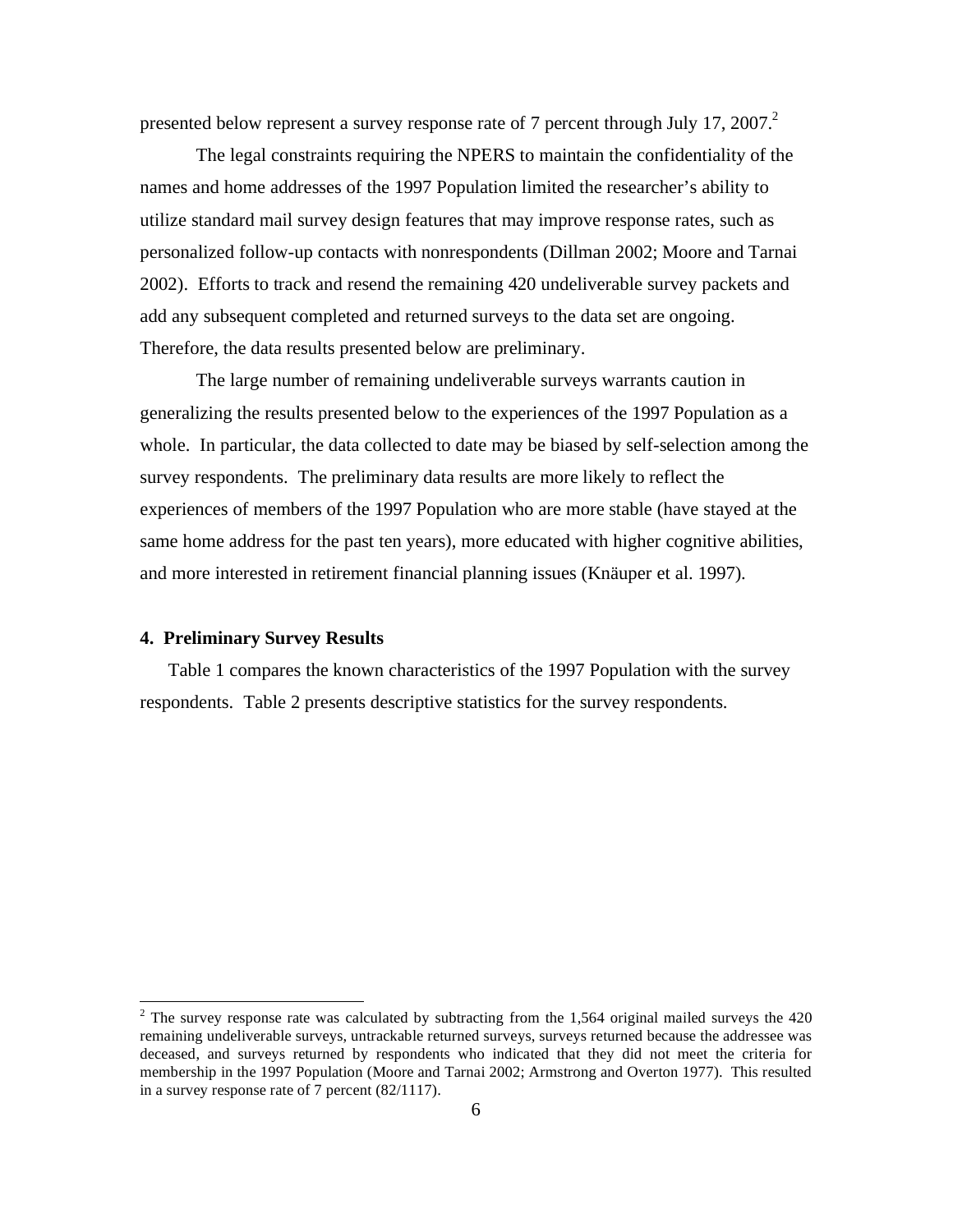|                             | <b>NPERS</b><br>Population<br>(1997) | Survey<br><b>Responses</b><br>(2007) |
|-----------------------------|--------------------------------------|--------------------------------------|
| <b>Total</b>                | 1,607                                | 82                                   |
| Retirees                    | 320                                  | 27                                   |
| Column Percent              | 19.91%                               | 32.93%                               |
| Workers                     | 1.387                                | 54                                   |
| Column Percent              | 86.31%                               | 65.85%                               |
| [System Missing (%)]        |                                      | $[1(1.22\%)]$                        |
| <b>Form of Distribution</b> |                                      |                                      |
| Annuity                     | 63                                   | 9                                    |
| Column Percent              | 3.92%                                | 10.98%                               |
| Other Form                  | 1,544                                | 70                                   |
| Column Percent              | 96.08%                               | 85.37%                               |
| [System Missing (%)]        |                                      | [3(3.66%)]                           |

 $\overline{a}$ 

**Table 1: Comparison of the 1997 Population With the Survey Respondents<sup>3</sup>**

 $3$  Within Table 1, data on the known characteristics of the 1997 Population was provided by the NPERS at the initial stage of the project. When the NPERS provided the mailing list to the Nebraska Government Print Shop, address information for only 1,564 individuals was contained on the final mailing list. Additionally, "System Missing" reflects responses not provided by the respondent on the question or characteristic being analyzed, while "Other Form" of distribution includes Present Value Sum or No Distribution.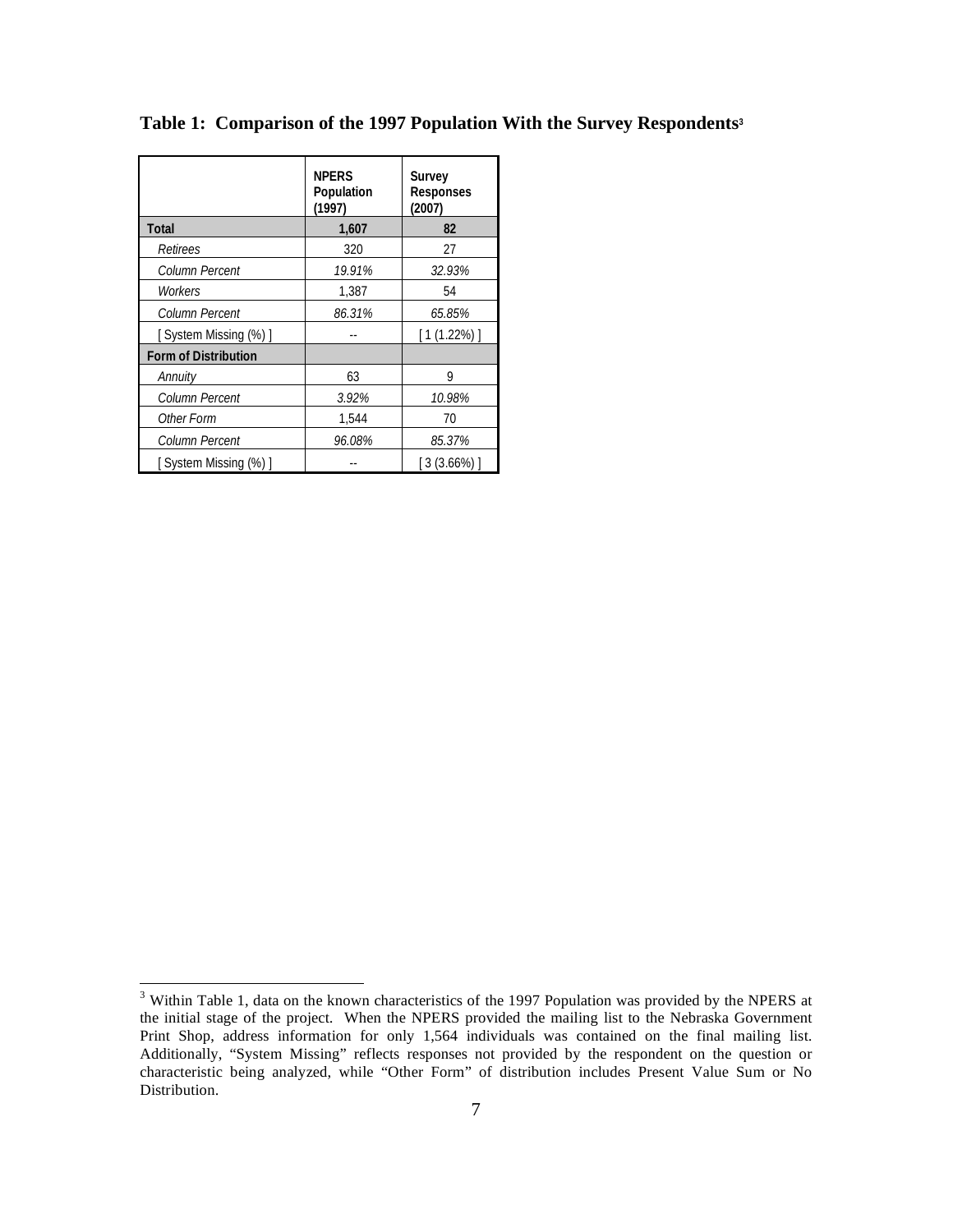|                             |       |              | Respondents     |                |  |
|-----------------------------|-------|--------------|-----------------|----------------|--|
| <b>Distribution Type</b>    |       | <b>Total</b> | <b>RETIREES</b> | <b>WORKERS</b> |  |
| Lump Sum                    |       | 22.78%       | 12.00%          | 26.32%         |  |
| <b>Direct Rollover</b>      |       | 62.03%       | 64.00%          | 57.89%         |  |
| Annuity                     |       | 11.39%       | 24.00%          | 5.26%          |  |
| <b>No Distribution</b>      |       | 7.59%        | 0.00%           | 10.53%         |  |
|                             | Valid | 794          | 25 (100%)       | 57 (100%)      |  |
| Gender                      |       |              |                 |                |  |
| Female                      |       | 66.25%       | 59.26%          | 69.81%         |  |
| Male                        |       | 33.75%       | 40.74%          | 30.19%         |  |
|                             | Valid | 80 (100%)    | 27 (100%)       | 53 (100%)      |  |
| <b>Education Level</b>      |       |              |                 |                |  |
| High school or less         |       | 15.19%       | 25.93%          | 9.62%          |  |
| Some college                |       | 37.97%       | 44.44%          | 62.07%         |  |
| Bachelor's degree or higher |       | 46.84%       | 29.63%          | 55.77%         |  |
|                             | Valid | 79 (100%)    | 27 (100%)       | 52 (100%)      |  |
| Marital Status (1997)       |       |              |                 |                |  |
| Married                     |       | 79.75%       | 77.78%          | 80.77%         |  |
| Not married                 |       | 20.25%       | 22.22%          | 19.23%         |  |
|                             | Valid | 79 (100%)    | 27 (100%)       | 52 (100%)      |  |
| Age (1997)                  |       | Mean         |                 |                |  |
|                             |       | 53.26        | 65.63           | 47.07          |  |
| (Std. Deviation)            |       | (SD 11.67)   | (SD 3.35)       | (SD 9.12)      |  |

As compared with the known characteristics of the 1997 Population, Table 1 shows that the survey respondents are disproportionately retirees and disproportionately selected the annuity distribution form. Table 2 shows that more than 80% of all survey respondents chose a present value sum and more than 60% chose a nontaxable direct rollover. Among retirees, 24% chose an annuity.

Section One of the survey asked a series of questions that required respondents to recall their perceptions of longevity, inflation, investment and health shock risks (further subcoded as medical care expenses and long-term care expenses) in making the distribution decision in 1997. Table 3 shows responses to these questions based on status (retiree or worker) and by the form of distribution (annuity or present value sum) selected

<sup>&</sup>lt;sup>4</sup> Missing values from no response to the questions were not factored into subset totals.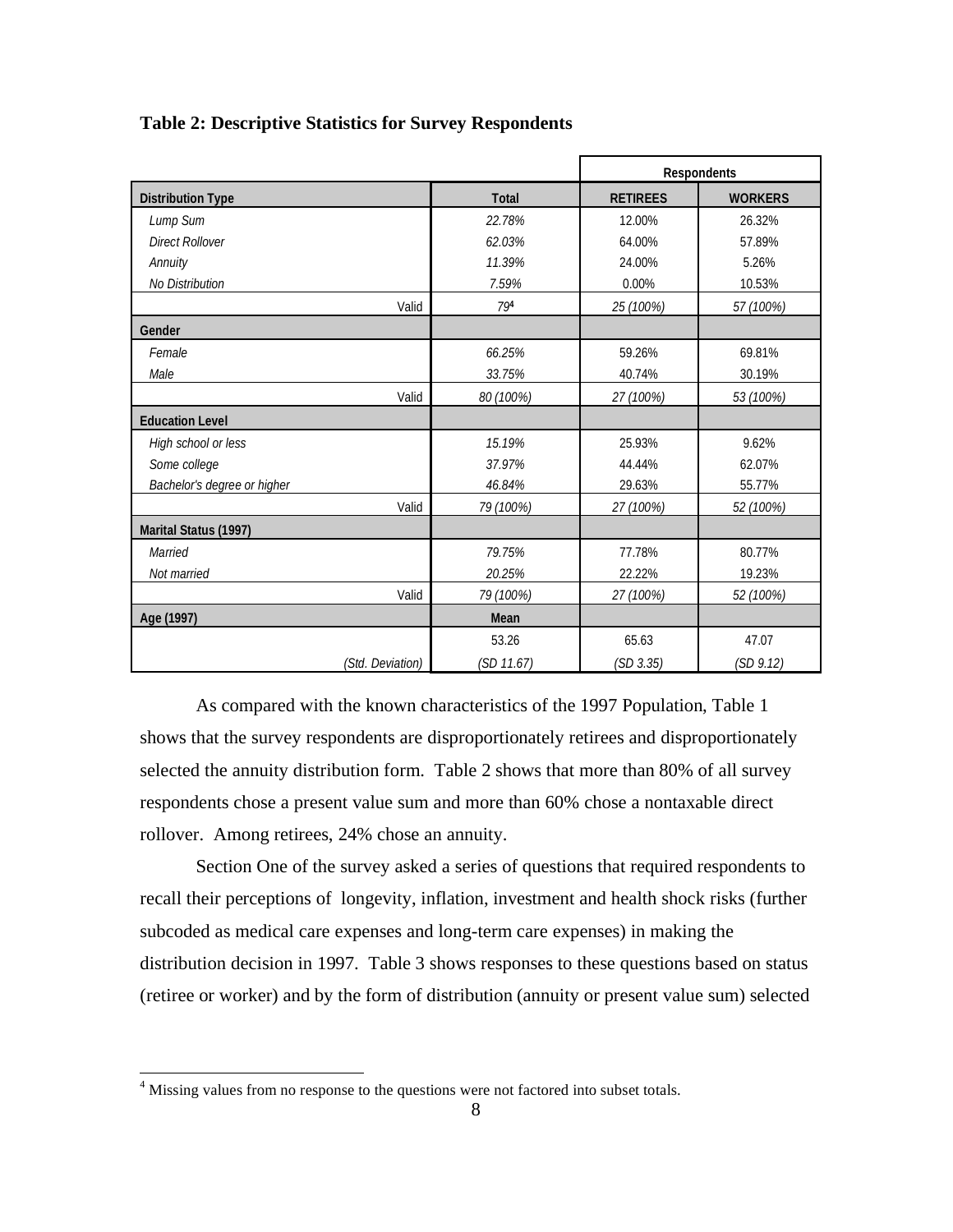in 1997.<sup>5</sup> Section One further asked respondents to self-evaluate the accuracy of their risk perceptions ten years after making the distribution decision. The self-evaluation period included a rising equity market (1997-early 1999), a declining equity market (late 1999-2002), historically very low rates of return on fixed income investments, and historically high costs for basic necessities such as gasoline and utilities. Table 4 shows responses to these self-evaluation questions by retiree and worker status.

|                                              |           | <b>RETIREES</b>      |          | <b>WORKERS</b>       |          |
|----------------------------------------------|-----------|----------------------|----------|----------------------|----------|
|                                              | Total (%) | <b>Present Value</b> | Annuity  | <b>Present Value</b> | Annuity  |
| <b>Longevity Risk</b>                        |           |                      |          |                      |          |
| High                                         | 49.40%    | 11.11%               | 100.00%  | 55.81%               | 66.67%   |
| Medium                                       | 20.80%    | 44.44%               | $0.00\%$ | 13.95%               | 33.33%   |
| Low                                          | 29.90%    | 44.44%               | 0.00%    | 30.23%               | 0.00%    |
| Valid                                        | 77 (100%) | 18 (100%)            | 4 (100%) | 43 (100%)            | 3 (100%) |
| <b>Inflation Risk</b>                        |           |                      |          |                      |          |
| High                                         | 57.00%    | 31.58%               | 50.00%   | 70.45%               | 66.67%   |
| Medium                                       | 26.60%    | 47.37%               | 50.00%   | 20.45%               | 0.00%    |
| Low                                          | 16.50%    | 21.05%               | $0.00\%$ | 9.09%                | 33.33%   |
| Valid                                        | 79 (100%) | 19 (100%)            | 4 (100%) | 44 (100%)            | 3 (100%) |
| <b>Investment Risk</b>                       |           |                      |          |                      |          |
| High                                         | 21.30%    | 10.53%               | 0.00%    | 31.82%               | 33.33%   |
| Medium                                       | 45.00%    | 57.89%               | 80.00%   | 38.64%               | 0.00%    |
| Low                                          | 33.80%    | 31.58%               | 20.00%   | 29.55%               | 66.67%   |
| Valid                                        | 80 (100%) | 19 (100%)            | 5 (100%) | 44 (100%)            | 3 (100%) |
| <b>Medical Expense Risk</b>                  |           |                      |          |                      |          |
| High                                         | 78.30%    | 60.00%               | 83.33%   | 86.21%               | 66.67%   |
| Medium                                       | 21.70%    | 40.00%               | 16.67%   | 13.79%               | 33.33%   |
| Low                                          | 0.00%     | 0.00%                | 0.00%    | 0.00%                | 0.00%    |
| Valid                                        | 60 (100%) | 15 (100%)            | 6 (100%) | 29 (100%)            | 3 (100%) |
| <b>Long-Term Care Expense</b><br><b>Risk</b> |           |                      |          |                      |          |
| High                                         | 67.40%    | 63.64%               | 100.00%  | 60.00%               | 100.00%  |
| Medium                                       | 32.60%    | 36.36%               | 0.00%    | 40.00%               | 0.00%    |
| Low                                          | 0.00%     | 0.00%                | 0.00%    | 0.00%                | 0.00%    |
| Valid                                        | 43 (100%) | 11 (100%)            | 5 (100%) | 20 (100%)            | 1 (100%) |

**Table 3: Risk Perceptions and Distribution Decisions (1997)** 

<sup>&</sup>lt;sup>5</sup> The researcher did not attempt to control for the potential problem of recall bias in Table 3 above and <sup>5</sup> Table 5, infra.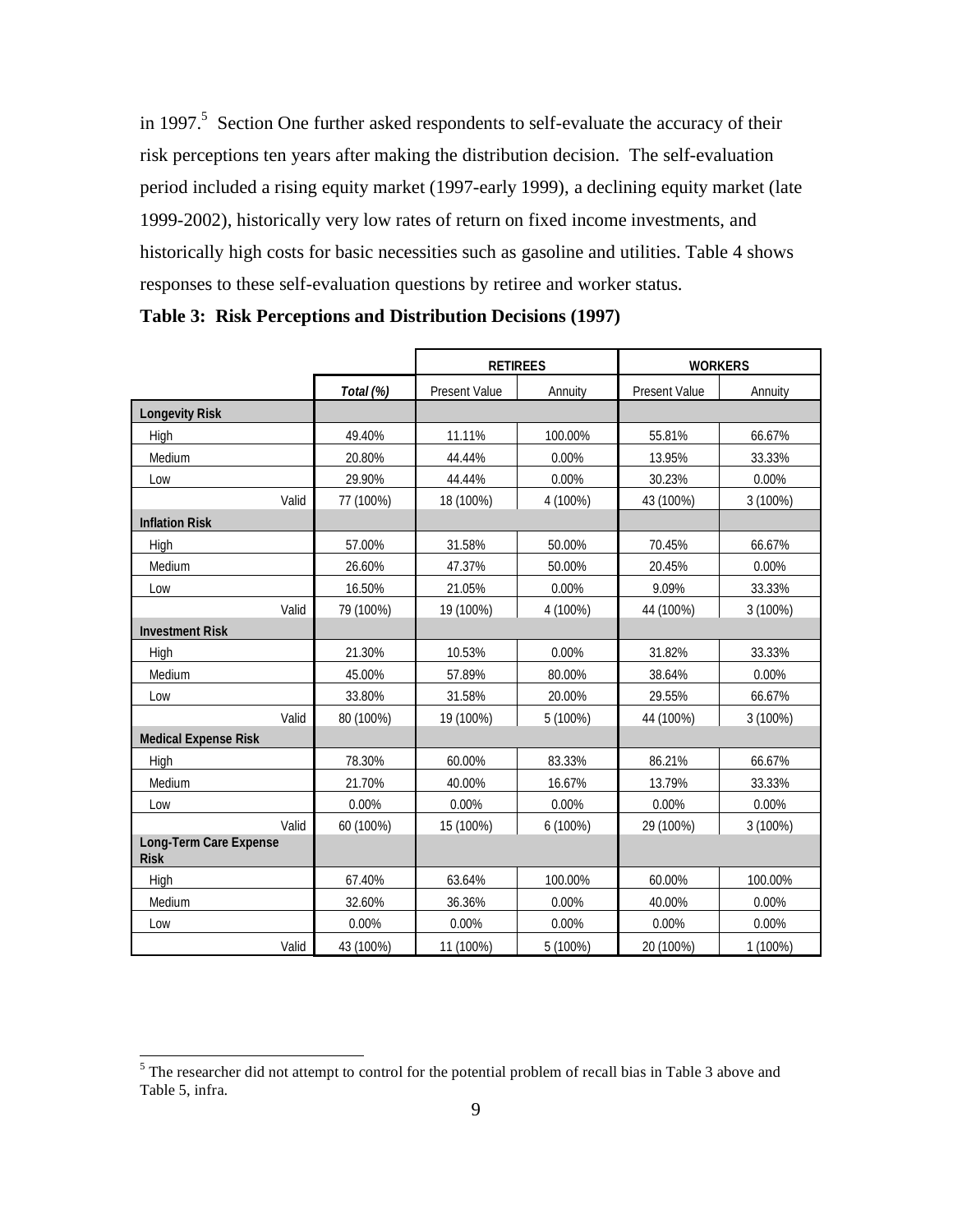|                                       | <b>RETIREES</b> |                |             |                  |                                 | <b>WORKERS</b> |                |             |                  |                                       |
|---------------------------------------|-----------------|----------------|-------------|------------------|---------------------------------|----------------|----------------|-------------|------------------|---------------------------------------|
|                                       | Too<br>Low      | About<br>Right | Too<br>High | Doesn't<br>Apply | Total<br>Retirees<br>Responding | Too<br>Low     | About<br>Right | Too<br>High | Doesn't<br>Apply | Total<br><b>Workers</b><br>Responding |
| Longevity<br><b>Risk</b><br>Inflation | 16.67%          | 62.50%         | 0.00%       | 20.83%           | 24                              | 28.85%         | 46.15%         | 3.85%       | 21.15%           | 52                                    |
| <b>Risk</b><br>Investment             | 45.83%          | 45.83%         | 0.00%       | 8.33%            | 24                              | 26.92%         | 46.15%         | 11.54%      | 15.38%           | 52                                    |
| <b>Risk</b><br>Medical                | 29.17%          | 41.67%         | 20.83%      | 8.33%            | 24                              | 30.77%         | 44.23%         | 13.46%      | 11.54%           | 52                                    |
| Expense<br><b>Risk</b><br>Long-Term   | 65.38%          | 23.08%         | 3.85%       | 7.69%            | 26                              | 40.38%         | 23.08%         | 13.46%      | 23.08%           | 52                                    |
| Care<br>Expense<br><b>Risk</b>        | 36.00%          | 20.00%         | 4.00%       | 40.00%           | 25                              | 21.15%         | 13.46%         | 1.92%       | 63.46%           | 52                                    |

**Table 4: Self-Evaluation of Risk Perceptions (2007)** 

Table 3 shows that, not surprisingly, 100% of retirees who selected an annuity recalled that they perceived longevity risk as high in 1997, whereas almost 90% of retirees who selected the present value sum recalled their perception of longevity risk in 1997 as medium to low. Among workers who selected a present value sum, 70.45% recalled perceiving inflation risk as high as compared with 31.82% who recalled perceiving investment risk as high in 1997.

Although more than 75% of retirees and workers recalled perceiving medical care expense risk as high in 1997, the largest percentage of respondents in both status groups self-evaluated their 1997 perception of medical care expense risk as too low. Among retirees, inflation risk had the second largest percentage of respondents self-evaluating their 1997 risk perception as too low. For workers, the second largest percentage of respondents self-evaluated their perception of investment risk as too low.

Section Two of the survey asked respondents to recall their motivations for the distribution decision in 1997 and identify the motivating factors that played a "major" role in the decision. Table 5 shows the responses according to the respondent's status (retiree or worker) in 1997.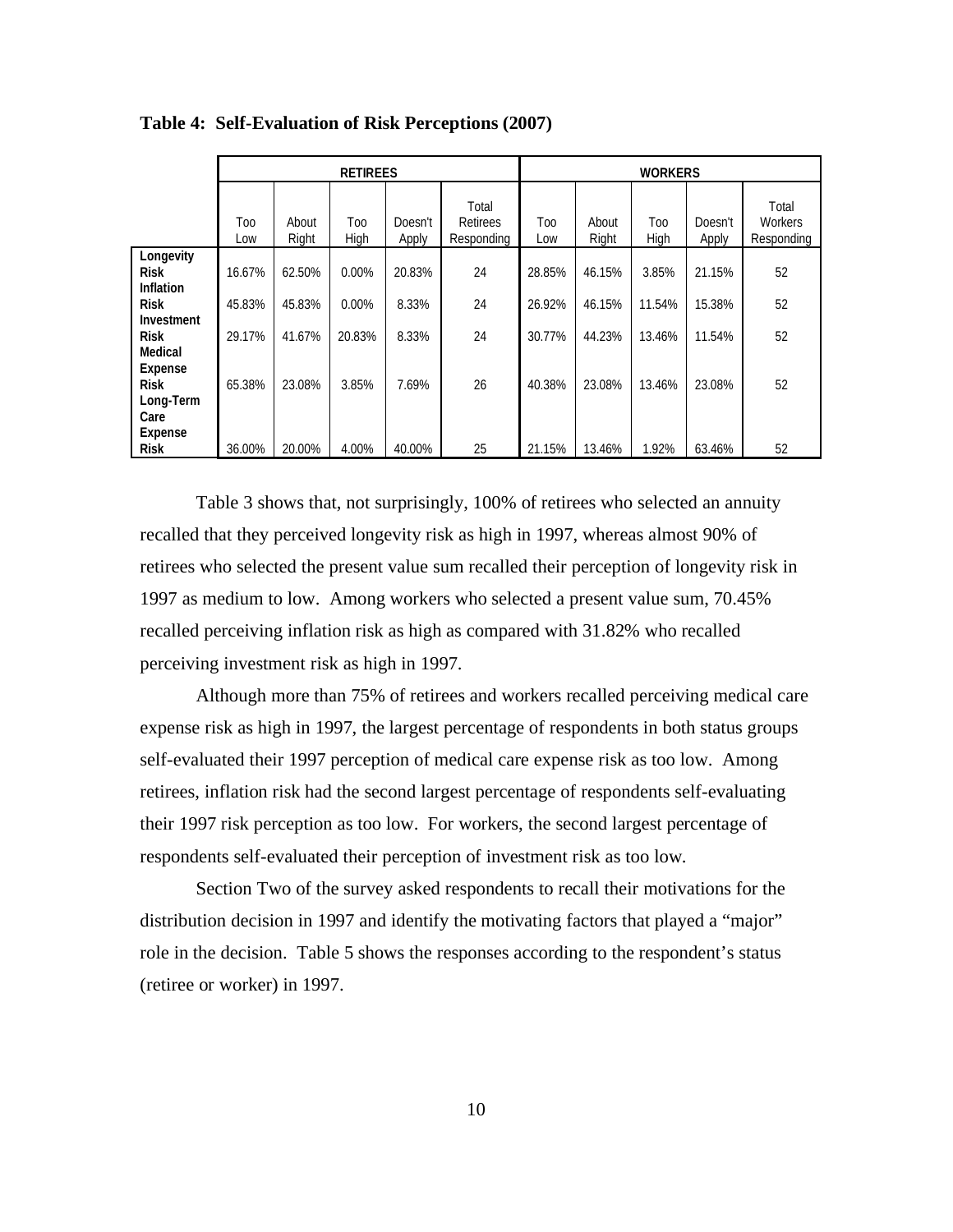|                                         | <b>RETIREES</b> | <b>WORKERS</b> | Significance |
|-----------------------------------------|-----------------|----------------|--------------|
| <b>Tax Penalty</b>                      | 58.30%          | 52.00%         | 0.793        |
| <b>Social Security Annuity</b>          | 52.00%          | 26.90%         | 0.057        |
| <b>Personal Savings and Investments</b> | 42.30%          | 15.10%         | 0.017        |
| <b>Spousal Annuity</b>                  | 24.00%          | 21.20%         | 1.000        |
| Immediate Purchase                      | 3.80%           | 9.60%          | n/a          |
| Inheritance (Bequest)                   | 38.50%          | 23.10%         | 0.247        |
| Debt Reduction                          | $0.00\%$        | 11.54%         | n/a          |
| <b>Investment Control</b>               | 65.40%          | 44.20%         | 0.128        |
| <b>Investment Passivity</b>             | 20.00%          | 11.80%         | 0.541        |
| Personal Income Security                | 24.00%          | 23.10%         | 1.000        |
| Spousal Income Security                 | 20.80%          | 21.60%         | 1.000        |

**Table 5: Major Factors Motivating Distribution Decision** 

More than 60% of retirees recalled that the desire to control the investment of their retirement benefits was a major factor in the distribution decision. For workers, this percentage was less (44.20%), but the difference between status groups was not statistically significant. For both status groups, more than half of the respondents recalled that the tax penalty associated with a lump sum distribution was a major factor in the distribution decision. These two motivations are consistent with the relatively high percentage of total survey respondents (62.03%) who chose a nontaxable direct rollover distribution. For retirees, the third largest percentage of respondents recalled the lifetime annuity payments for Social Security benefits as a major factor in the distribution decision. The annuity provided by Social Security and other personal savings and investments were both significantly more important as major factors for retirees than for workers. The bequest motive as a major factor in the distribution decision was not significantly more important for retirees than for workers. A desire for personal or spousal income security was a major factor in the distribution decision for less than onefourth of respondents among retirees and among workers. A desire to use retirement benefits to make an immediate purchase in the near future was identified as a major factor by less than 5% of retirees and less than 10% of workers.

<sup>&</sup>lt;sup>6</sup> Chi-square test results comparing retirees and workers. Factors in bold are significant at the 0.05 level.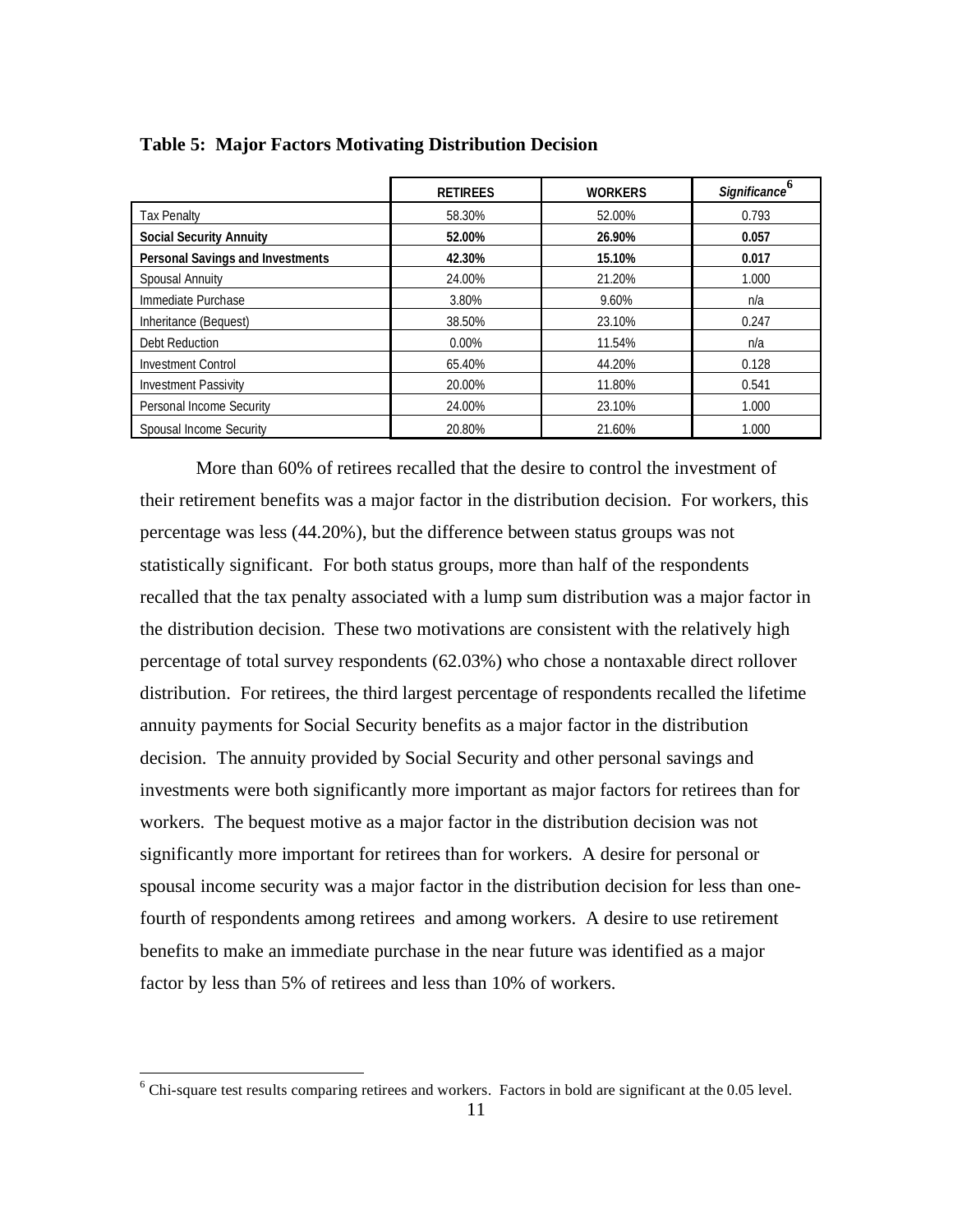Section Three of the survey asked respondents questions about how their retirement benefits were invested and whether their retirement benefits had been used to pay medical care or long-term care expenses during the ten-year period following the distribution decision (1997-2007). Section Three further asked respondents to identify their level of satisfaction with the distribution decision made in 1997. Responses are shown in Tables 6, 7 and 8.

|                             |                                      | <b>Respondents</b> |                |  |
|-----------------------------|--------------------------------------|--------------------|----------------|--|
|                             | Total<br><b>Investing by</b><br>Type | <b>RETIREES</b>    | <b>WORKERS</b> |  |
| Individual<br><b>Stocks</b> | 22                                   | 25.00%             | 25.53%         |  |
| <b>Bonds</b>                | 17                                   | 27.50%             | 12.77%         |  |
| <b>Mutual Funds</b>         | 36                                   | 32.50%             | 48.94%         |  |
| <b>Real Estate</b>          |                                      | 7.50%              | 2.13%          |  |
| Other                       | 6                                    | 7.50%              | 6.38%          |  |
| Did not invest              | 2                                    | 0.00%              | 4.26%          |  |

**Table 6: Investment Experience** 

 Table 6 shows that the largest percentage of respondents in both status groups invested their retirement benefits in mutual funds. Among retirees, the second highest percentage invested in bonds, whereas for workers the second highest percentage invested in the stock of individual companies.

**Table 7: Benefit Consumption For Medical And Long-Term Care Expenses** 

|                        | <b>RETIREES</b><br>Medical<br>Lona-Term Care |        | <b>WORKERS</b> |                |  |
|------------------------|----------------------------------------------|--------|----------------|----------------|--|
|                        |                                              |        | Medical        | Long-Term Care |  |
| Did not spend benefits | 64.00%                                       | 75.00% | 78.43%         | 92.16%         |  |
| Did spend benefits     | 36.00%                                       | 25.00% | 21.57%         | 7.84%          |  |

 Table 7 shows that more than one-third of retirees and more than one-fifth of workers had used their retirement benefits to pay medical care expenses for themselves, a spouse, a dependent child, or an elderly parent at some time during the ten-year period following the 1997 distribution decision. In addition, one-fourth of retirees had used their retirement benefits to pay for long-term care expenses for themselves, a spouse, a dependent child, or an elderly parent.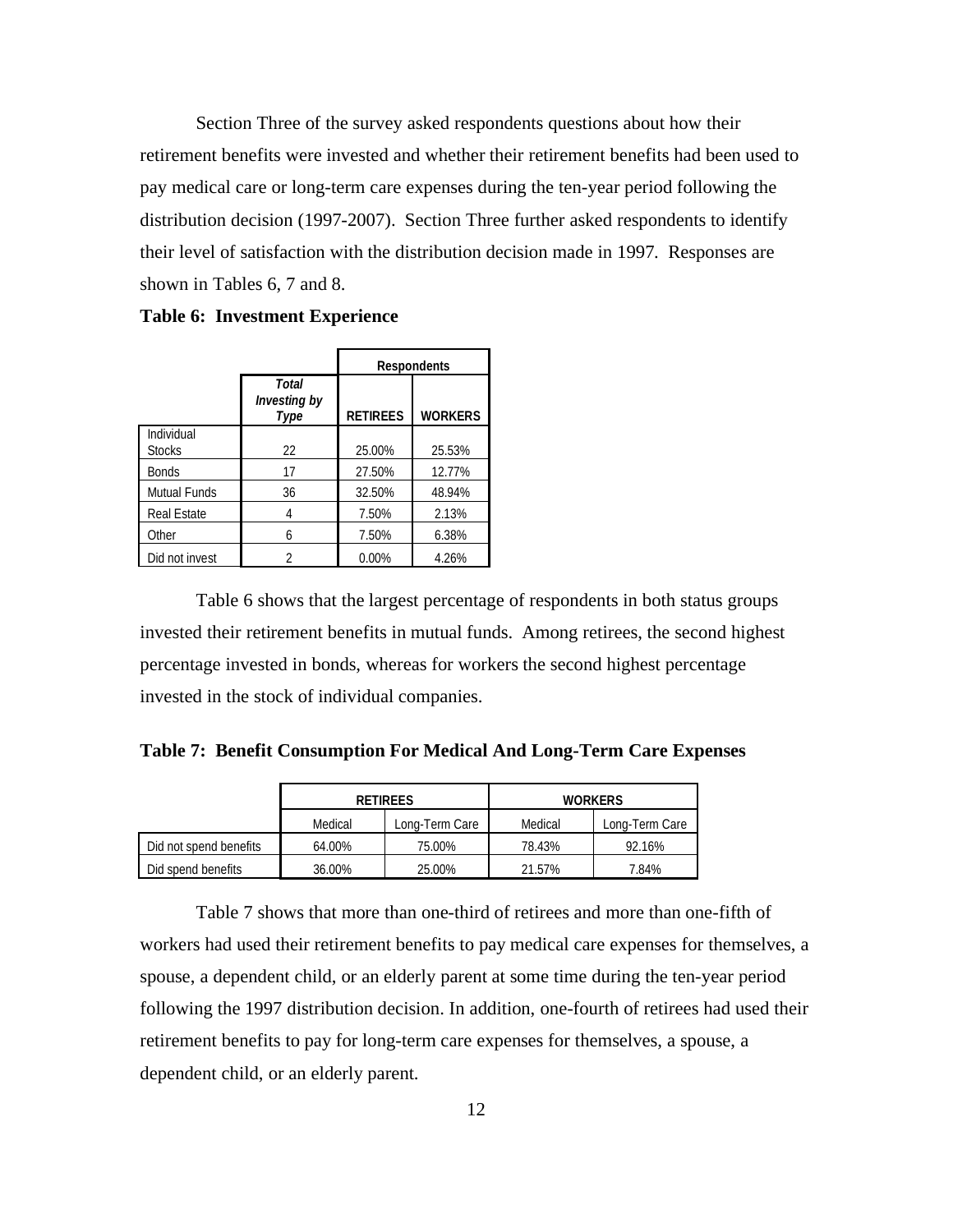|                                  |              | Respondents     |                |  |  |
|----------------------------------|--------------|-----------------|----------------|--|--|
|                                  | <b>Total</b> | <b>RETIREES</b> | <b>WORKERS</b> |  |  |
|                                  |              |                 |                |  |  |
| Satisfied / Very Satisfied       | 81.69%       | 91.67%          | 76.60%         |  |  |
| Valid                            | 58           | 22              | 36             |  |  |
|                                  |              |                 |                |  |  |
| Neutral / No Opinion             | 9.86%        | 8.33%           | 10.64%         |  |  |
| Valid                            |              |                 | 5              |  |  |
|                                  |              |                 |                |  |  |
| Dissatisfied / Very Dissatisfied | 8.45%        | $0.00\%$        | 12.77%         |  |  |
| Valid                            | 6            | 0               | 6              |  |  |

#### **Table 8: Level of Satisfaction With Distribution Decision**

Table 8 shows that more than 90% of retirees and more than 75% of workers were either satisfied or very satisfied with the distribution decision they made in 1997. No retirees indicated that they were dissatisfied with their 1997distribution decision.

Section Four of the survey was limited to respondents who were classified as retirees (age 62 or older at the time of the distribution decision in 1997). Section Four asked retirees a series of questions concerning the adequacy of retirement household income and current and anticipated future expenditures for daily living expenses, medical care, long-term care and prescription drugs. Slightly more than 90% of retirees agreed that their household income during the past twelve months had been enough to pay for their daily living expenses, including insurance premiums for medical care (including Medicare coverage), long-term care, and prescription drug insurance coverage. However, only 65.2% of retirees agreed that their household income would be enough to pay for these expenses in the future. More than 50% of retirees agreed that their household income in the future would be enough to pay for medical care expenses that were not covered by insurance, and more than 65% of retirees agreed that their household income in the future would be enough to pay for prescription drugs not covered by insurance. In contrast, only 17.4% of retirees agreed that their household income in the future would be enough to pay for long-term care expenses not otherwise covered by insurance.

Section Five of the survey was designed to assess the respondent's financial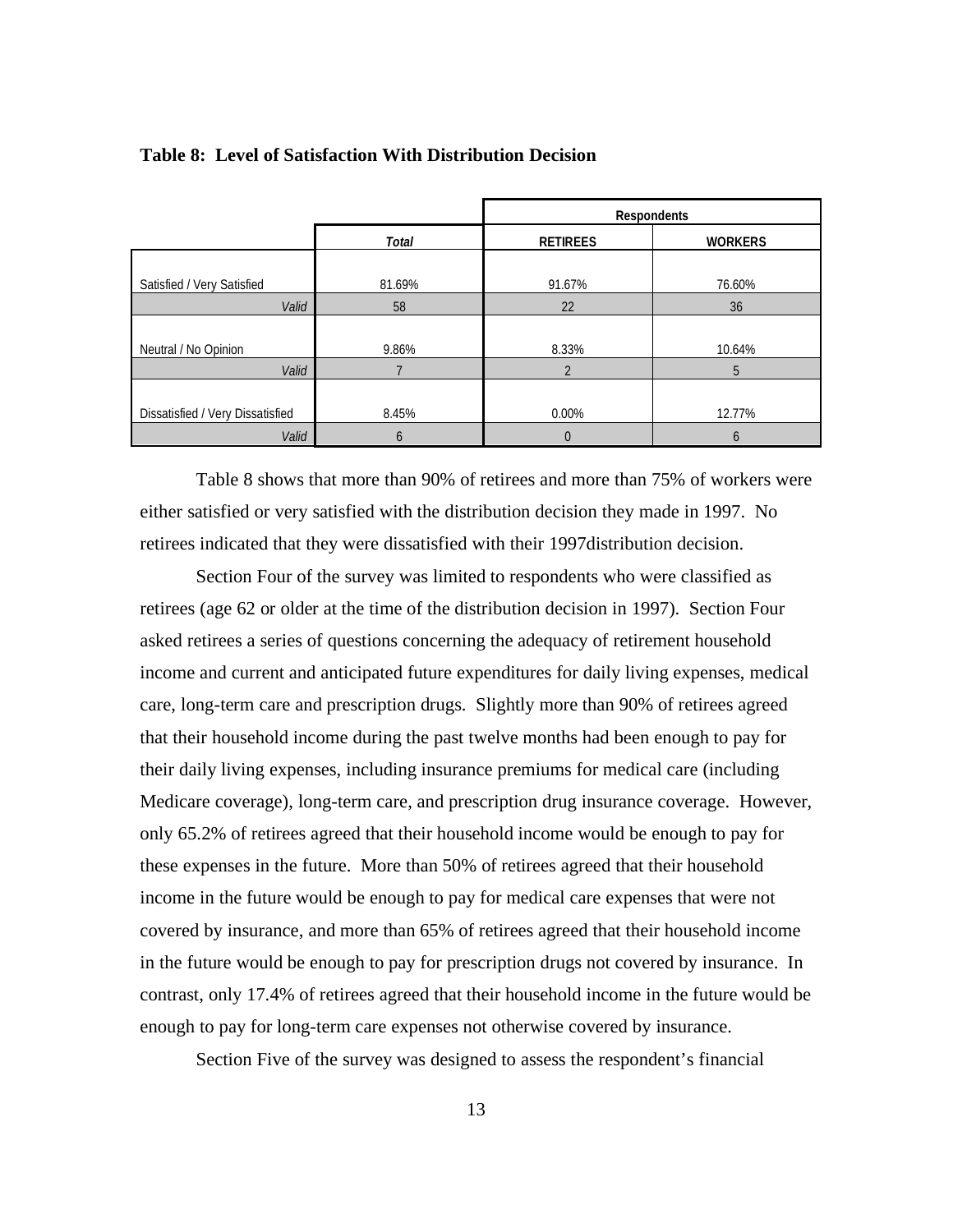literacy and efforts at retirement planning by using the module questions on planning and financial literacy that were administered as part of the 2004 Health and Retirement Study (Lusardi and Mitchell 2006a). Tables 9 and 10 show the respondents' correct responses to the three financial literacy questions and the joint probabilities of correct answers on these questions.

|                   | Responses ( $N = 82$ ) |           |                       |  |  |  |
|-------------------|------------------------|-----------|-----------------------|--|--|--|
|                   | Correct                | Incorrect | No Response / Refused |  |  |  |
| Compound Interest | 85.4%                  | 8.5%      | 6.10%                 |  |  |  |
| Inflation         | 87.8%                  | 4.9%      | 7.30%                 |  |  |  |
| <b>Stock Risk</b> | 79.3%                  | 12.2%     | 8.50%                 |  |  |  |

**Table 9: Distribution of Responses to Financial Literacy Questions7**

**Table 10: Joint Probabilities of Correctly Answering Financial Literacy Questions** 

|                       | All 3 responses correct | Only 2 responses<br>correct | Only 1 response<br>correct | <i>No responses correct</i> |
|-----------------------|-------------------------|-----------------------------|----------------------------|-----------------------------|
| Proportion $(N = 73)$ | 74.0%                   | 23.3%                       | 7%                         | $0.0\%$                     |

Tables 9 and 10 show that a much higher percentage of survey respondents (74%) correctly answered all three of the three financial literacy questions as compared with the survey respondents to the 2004 Health and Retirement Study module. For the 2004 Health and Retirement Study module, only 67.1%, 75.2%, and 52.3% of respondents correctly answered the compound interest, inflation, and stock risk questions, and only 34.3% correctly answered all three financial literacy questions (Lusardi and Mitchell 2006a).

Section Six of the survey asked respondents to provide personal demographic information and offered the opportunity to make additional open-ended comments. The demographic data produced by Section Six are contained in Table 2 above. The survey

 $\overline{a}$ 

 $<sup>7</sup>$  Unlike the 2004 HRS module, the survey instrument did not include pre-defined answers to capture and</sup> distinguish between "Don't Know" or "Refuse" responses. Non-responses by way of a blank response to the survey questions were recorded as missing values and tabulated as the single variable "No Response / Refused."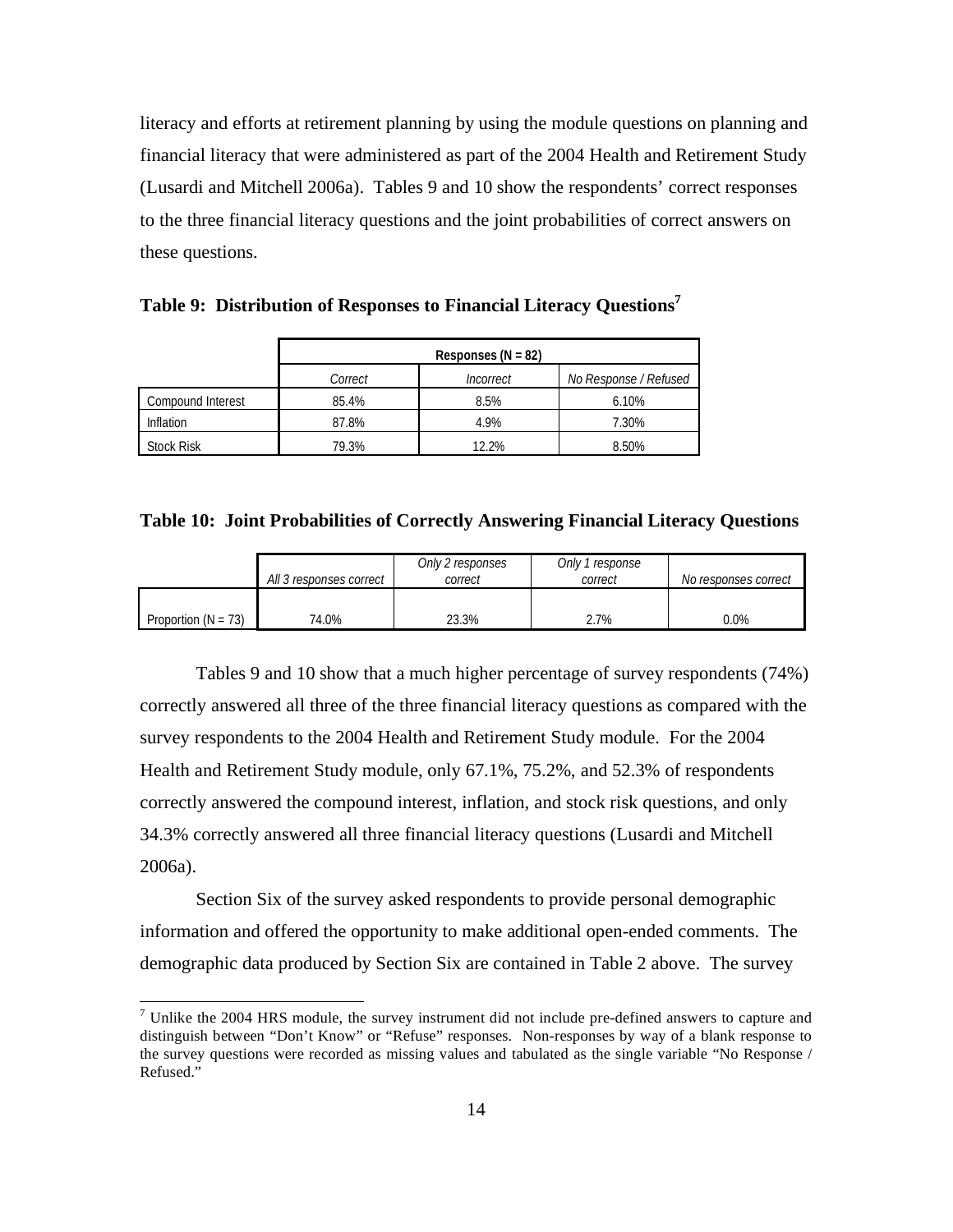data on demographic data, financial literacy, and efforts at retirement planning will be analyzed separately in a future paper.

#### **5. Discussion and Tentative Conclusions**

In reviewing the preliminary data results, three general themes emerge. First, in making distribution decisions, plan participants may need more and better information to assess the financial risks presented by uninsured medical care expenses in retirement. Although medical care expense risk was perceived as high by most retirees at the time of the distribution decision, subsequent self-evaluation indicated that many retirees had underestimated the financial risk associated with uninsured medical care expenses. In fact, more than one-third of retirees reported actually spending a portion of their retirement benefits on medical care expenses not covered by insurance.

The second theme that emerges from the preliminary data is the important role that federal tax and social welfare policies may play in an individual's distribution decision. Survey respondents indicated that federal tax policy penalizing lump sum distributions and the lifetime annuity payments provided by Social Security were the most prevalent major factors considered in making the distribution decision. Further individual-level research on the distribution decision-making process could prove valuable to policymakers in assessing the potential impact of proposals to amend federal tax and social welfare policies.

The third theme is cautious optimism that, in the future, financially literate individuals as retirees will be able to successfully manage a present value sum distribution during retirement. The survey respondents evidenced a relatively high level of financial literacy. Slightly more than ninety percent (90.9%) of retirees who responded to the survey indicated that, in the tenth year following their distribution decision, they had a sufficient household income to pay for their daily living expenses, including the costs of premiums for health care-related insurance coverage. More than 90% (91.67%) of retirees indicated that they were satisfied with their distribution decision, and none of the retirees who responded to the survey were dissatisfied with their distribution decision.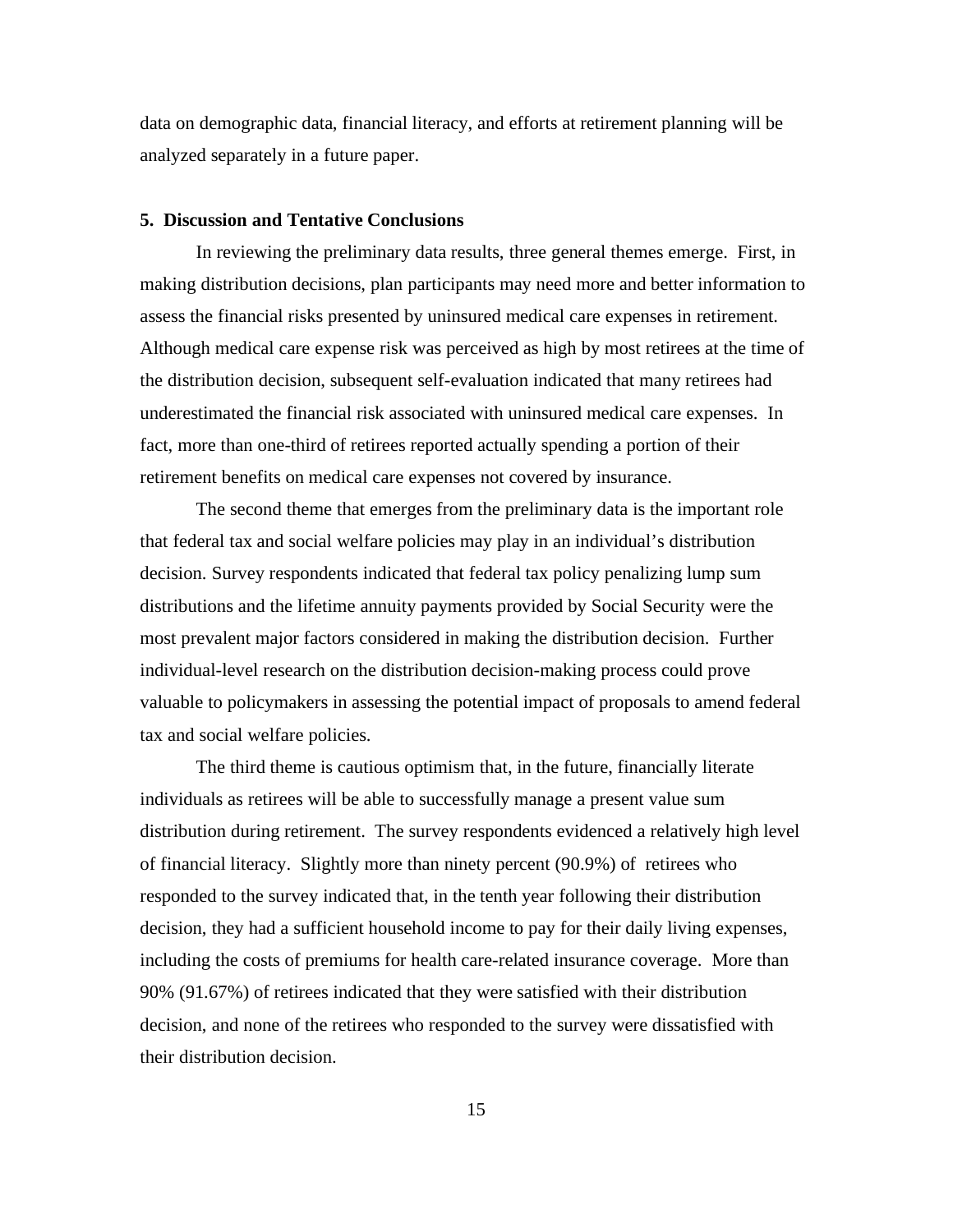Perhaps the most important conclusion to be drawn from the survey is that, although there are methodological challenges to be overcome, it is possible to collect individual-level data on the perceptions and decision-making processes used by retirement plan participants in making distribution decisions. Such individual-level data is a potentially valuable resource for state and local government officials as they evaluate public pension systems in light of future fiscal challenges. Individual-level data also is likely to provide valuable insights as researchers seek to understand the annuity puzzle. In particular, individual-level data can be used to create financial products that combine annuity features with other features, such as an ability to have some measure of control over investments, that will appeal to the motivations of workers who are entering the retirement phase. Finally, individual-level data can be used to improve the content of both public financial literacy programs and private efforts by employers to provide workers with retirement financial education.

#### **Acknowledgments**

The researcher gratefully acknowledges the technical assistance and support provided by the staff of the Bureau of Sociological Research at the University of Nebraska-Lincoln and its director, Dr. Julia McQuillan. The researcher also acknowledges the gracious cooperation of the Nebraska Public Employees Retirement System, its former director, Anna J. Sullivan, and its current director, Phyllis Chambers, without whose support this project would not have been possible.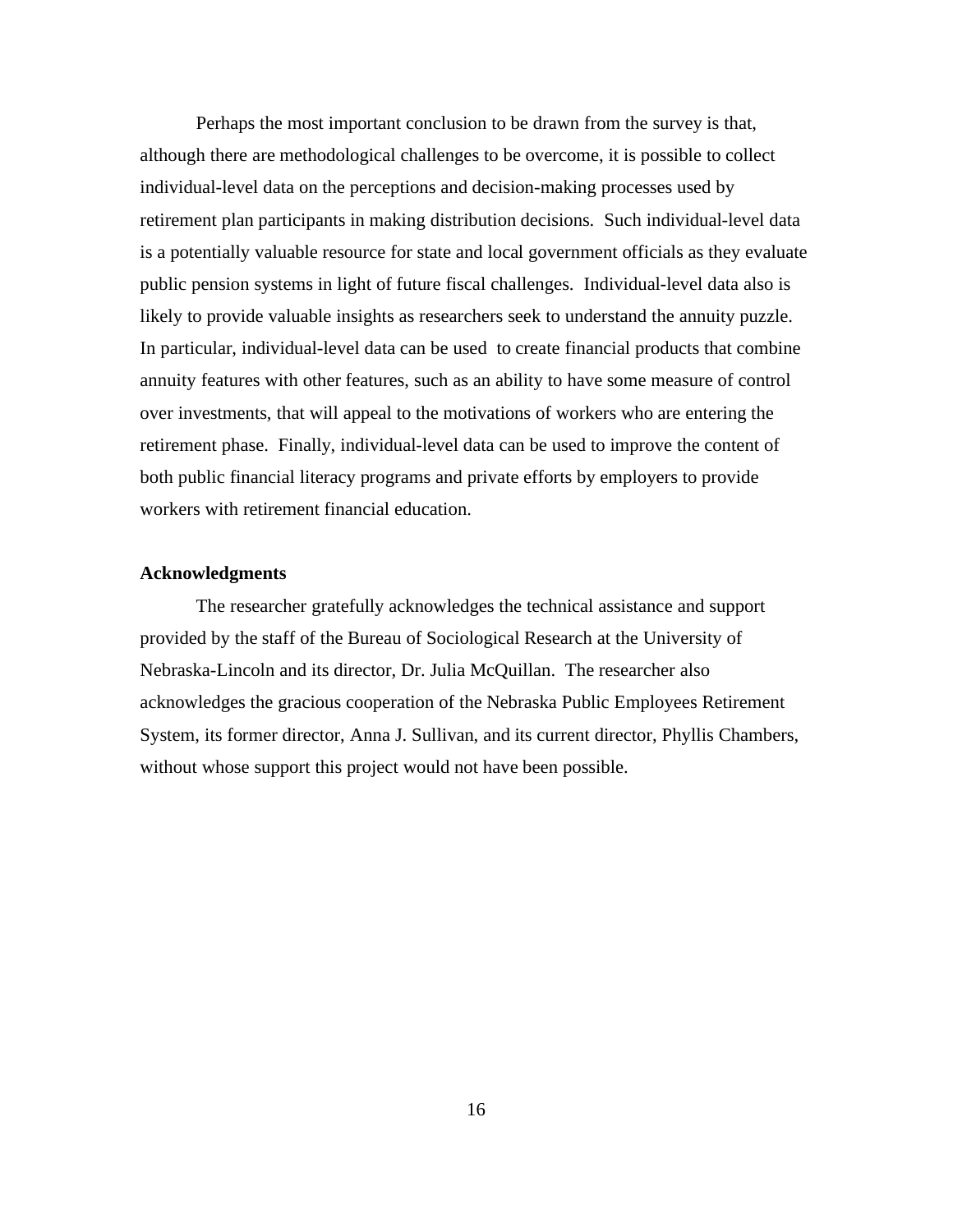#### **References**

Armstrong, J. Scott, and Terry S. Overton. 1977. "Estimating Nonresponse Bias in Mail Surveys." *Journal of Marketing Research* 14(3): 396-402.

Brown, Jeffrey R., Olivia S. Mitchell, James M. Poterba, and Mark J. Warshawsky. 2001. *The Role of Annuity Markets in Financing Retirement*. Cambridge, Mass.: MIT Press, 2001.

Butrica, Barbara A., and Gordon B.T. Mermin. 2006. "Annuitized Wealth and Consumption at Older Ages." Washington, D.C.: The Urban Institute.

Coile, Courtney, and Kevin Milligan. 2006. "How Household Portfolios Evolve After Retirement: The Effect of Aging and Health Shocks."

Copeland, Craig. 2007. "How Are New Retirees Doing Financially in Retirement?" Issue Brief No. 302. Washington, D.C.: Employee Benefit Research Institute.

Davidoff, Thomas, Jeffrey R. Brown, and Peter Diamond. 2005. "Annuities and Individual Welfare." Working Paper 03-15. Cambridge, Mass.: Massachusetts Institute of Technology.

Dillman, D.A. 2007. *Mail and Internet Surveys: The Tailored Design Method*. Hoboken, NJ: Wiley.

Dus, Ivica, Raimond Maurer, and Olivia S. Mitchell. 2004. "Betting on Death and Capital Markets in Retirement: A Shortfall Risk Analysis of Life Annuities Versus Phased Withdrawal Plans." Working Paper 2004-1. Philadelphia, Penn.: Pension Research Council.

Dushi, Irena, and Anthony Webb. 2004. "Annuitization: Keeping Your Options Open." Ann Arbor, Mich.: University of Michigan Center for Retirement Research.

Horneff, Wolfram J., Raimond Maurer, Olivia S. Mitchell, and Ivica Dus. 2006. "Optimizing the Retirement Portfolio: Asset Allocation, Annuitization, and Risk Aversion." Working Paper 2006-10. Philadelphia, Penn.: Pension Research Council.

Hu, Wei-Yin, and Jason S. Scott. 2007. "Behavioral Obstacles to the Annuity Market." Working Paper 2007-10. Philadelphia, Penn.: Pension Research Council.

Hurd, Michael D., and Susann Rohwedder. 2006. "Some Answers to the Retirement Consumption Puzzle." Working Paper 12057. Cambridge, Mass.: National Bureau of Economic Research.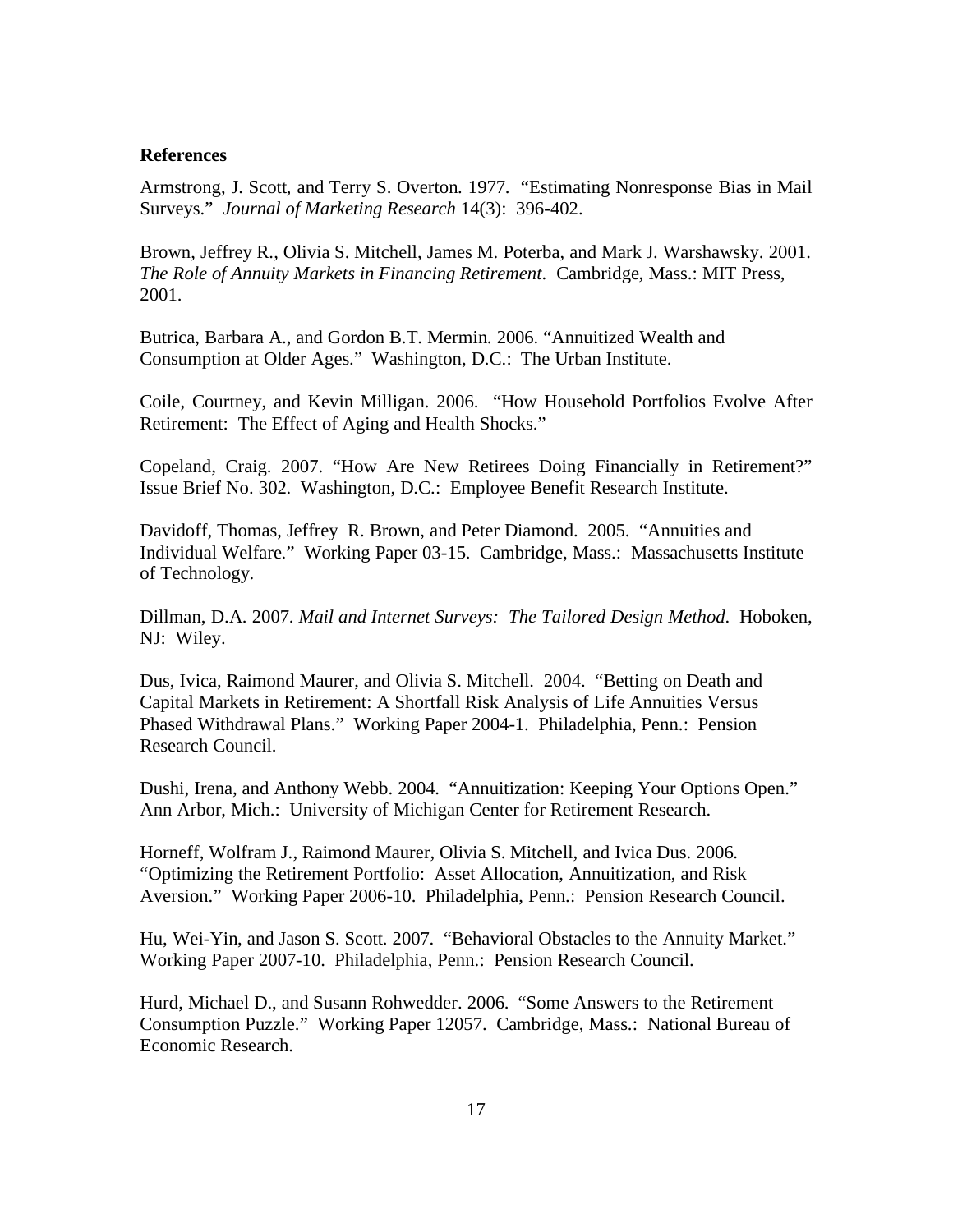Lusardi, Annamaria, and Olivia S. Mitchell. 2006a. "Financial Literacy and Planning: Implications for Retirement Well-Being."

Lusardi, Annamaria, and Olivia s. Mitchell. 2006b. "Baby Boomer Retirement Security: The Role of Planning, Financial Literacy, and Housing Wealth." Working Paper 2007- 02. Philadelphia, Penn.: Pension Research Council.

Knäuper, Bärbell, Robert F. Belli, Danniel H. Hill and A. Regula Herzog. 1997. "Question Difficulty and Respondents' Cognitive Ability: The Effect on Data Quality." *Journal of Official Statistics* 13(2): 181-199.

Moore, Danna L., and John Tarnai. 2002. Evaluating Nonresponse Error in Mail Surveys. In *Survey Nonresponse*, ed. Don A. Dillman, John L. Eltinge, and Roderick J.A. Little, 197-211. New York: John Wiley & Sons Inc.

Munnell, Alicia, and Annika Sundén. 2004. *Coming Up Short: The Challenge of 401(k) Plans*. Washington, D.C.: The Brookings Institution.

Rohwedder, Susann. 2006. "Self-Assessed Retirement Outcomes: Determinants and Pathways." Working Paper 2006-141. Ann Arbor, Mich.: University of Michigan Retirement Research Center.

Rohwedder, Susann, and Arthur Van Soest. 2006. "The Impact of Misperceptions about Social Security on Saving and Well-being." Working Paper 2006-118. Ann Arbor, Mich.: University of Michigan Retirement Research Center.

Scott, Jason S., John G. Watson, and Wei-Yin Hu. 2007. "Efficient Annuitization: Optimal Strategies for Hedging Mortality Risk." Working Paper 2007-09. Philadelphia, Penn.: Pension Research Council.

Van Soest, Arthur, and Arie Kapetyn. 2006. "Savings, Portfolio Choice, and Retirement Expectations." Working Paper 2006-119. Ann Arbor, Mich.: University of Michigan Retirement Research Center.